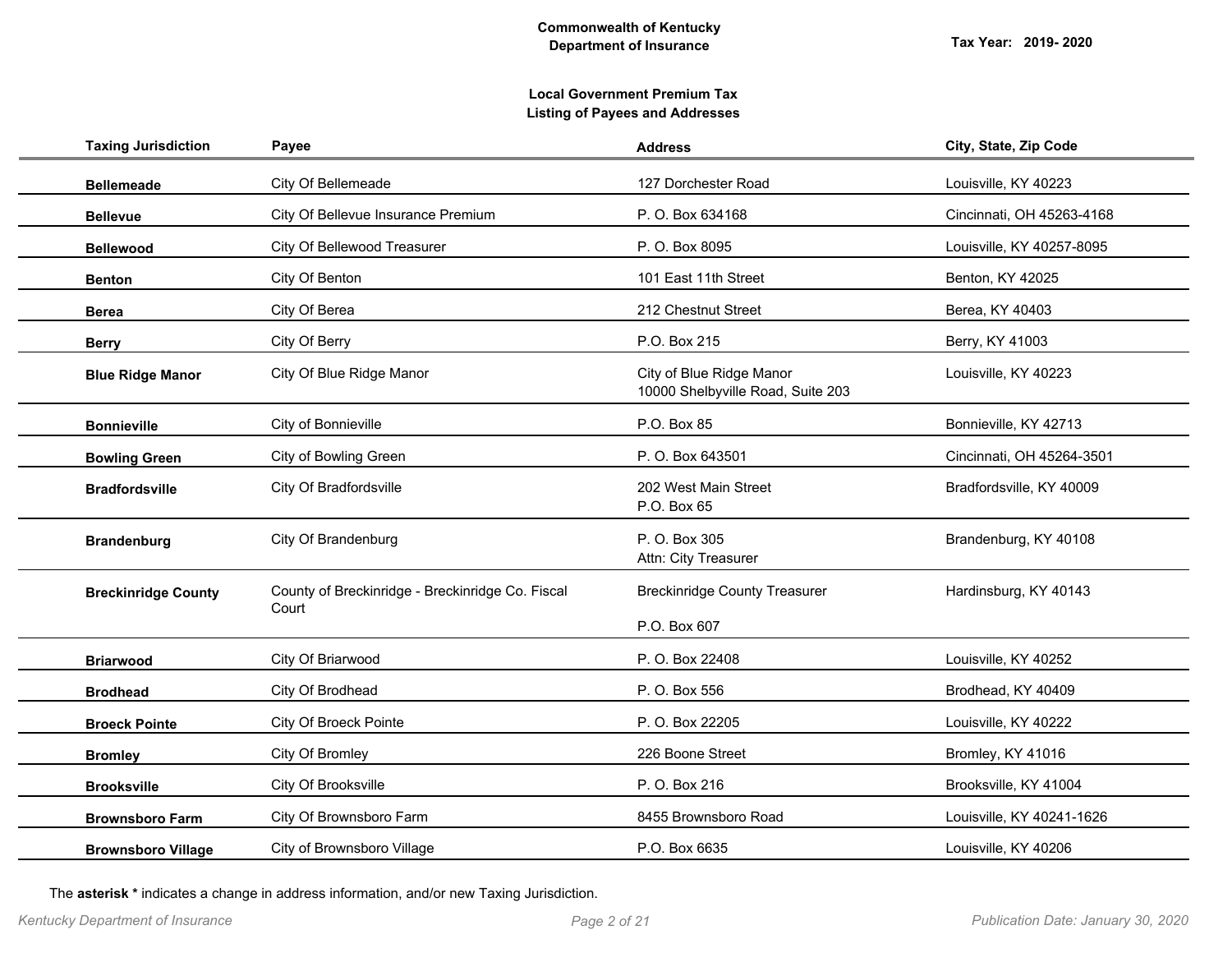|                                       | <b>Address</b>                    | City, State, Zip Code     |
|---------------------------------------|-----------------------------------|---------------------------|
| City Of Brownsville                   | P. O. Box 238                     | Brownsville, KY 42210     |
| <b>Bullitt County Fiscal Court</b>    | P. O. Box 768                     | Shepherdsville, KY 40165  |
| City Of Burgin                        | <b>Box 323</b>                    | Burgin, KY 40310          |
| City Of Burkesville                   | P. O. Box 250                     | Burkesville, KY 42717     |
| City Of Burnside                      | P. O. Box 8                       | Burnside, KY 42519        |
| City Of Butler                        | P. O. Box 229                     | Butler, KY 41006          |
| City Of Cadiz                         | P.O. Box 1465                     | Cadiz, KY 42211           |
| City Of Calhoun                       | P. O. Box 294                     | Calhoun, KY 42327         |
| City Of California                    | P.O. Box 25                       | California, KY 41007      |
| City Of Calvert City                  | P. O. Box 36                      | Calvert City, KY 42029    |
| City Of Cambridge                     | 2912 Cambridge Road               | Louisville, KY 40220      |
| <b>Campbell County Fiscal Court</b>   | P.O. Box 645245                   | Cincinnati, OH 45264-5245 |
| City Of Campbellsburg                 | P. O. Box 67                      | Campbellsburg, KY 40011   |
| City Of Campbellsville                | 110 South Columbia Avenue, Ste. B | Campbellsville, KY 42718  |
| City Of Campton                       | P. O. Box 35                      | Campton, KY 41301         |
| City Of Caneyville                    | P. O. Box 69                      | Caneyville, KY 42721-0069 |
| City Of Carlisle                      | 107 E. Chestnut Street            | Carlisle, KY 40311        |
| Carlisle County                       | P.O. Box 279                      | Bardwell, KY 42023        |
| City Of Carrollton                    | P. O. Box 156                     | Carrollton, KY 41008      |
| Carter County Fiscal Court - Room 227 | Courthouse 300 W. Main St.        | Grayson, KY 41143         |
| Casey County Fiscal Court             | P. O. Box 306                     | Liberty, KY 42539         |
| City Of Catlettsburg                  | P.O. Box 533                      | Catlettsburg, KY 41129    |
|                                       | Payee                             |                           |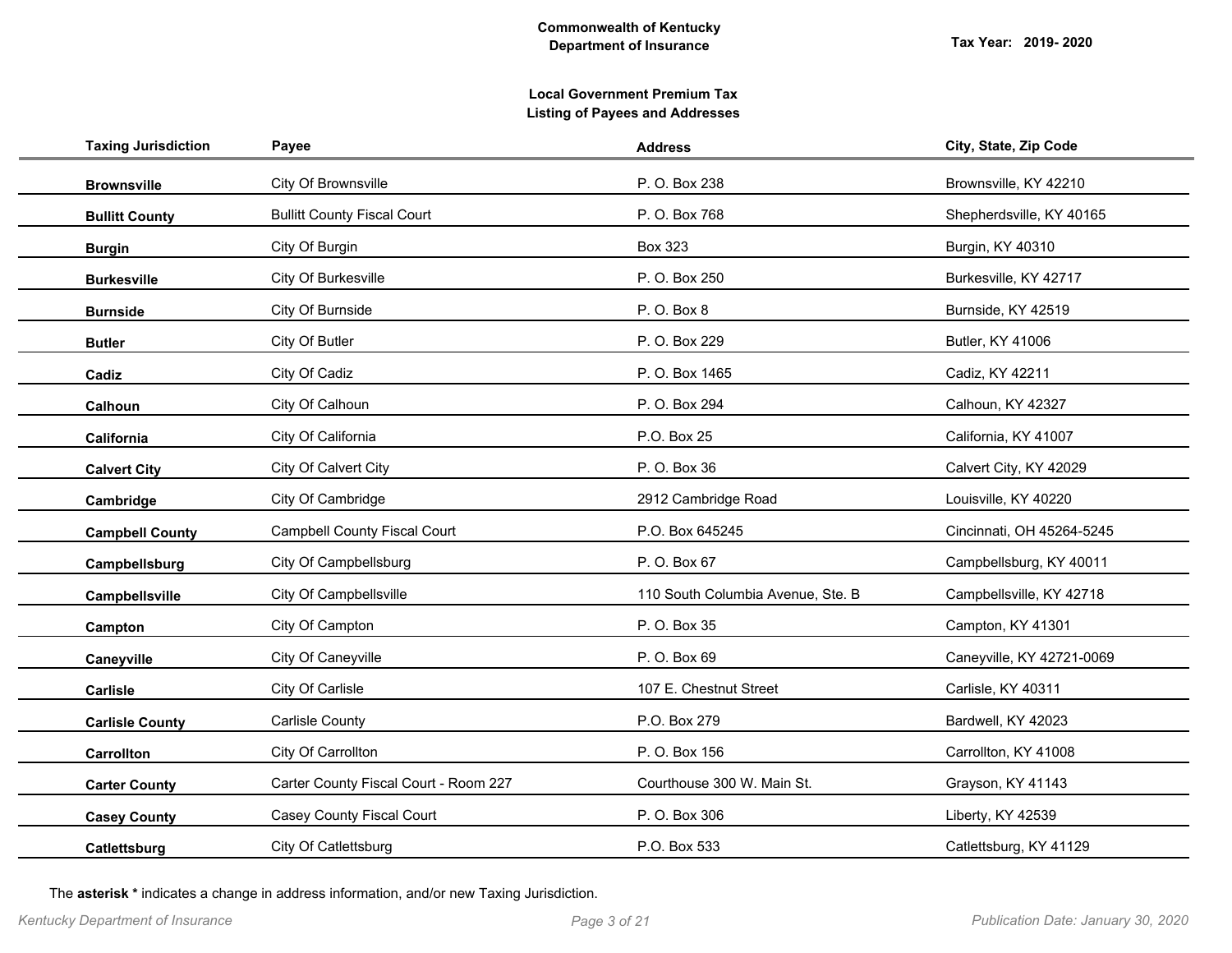| <b>Taxing Jurisdiction</b> | Payee                          | <b>Address</b>                               | City, State, Zip Code      |
|----------------------------|--------------------------------|----------------------------------------------|----------------------------|
| <b>Cave City</b>           | City Of Cave City              | P. O. Box 567                                | Cave City, KY 42127        |
| Centertown                 | City Of Centertown             | P.O. Box 517                                 | Centertown, KY 42328       |
| <b>Central City</b>        | City Of Central City           | 214 North First Street                       | Central City, KY 42330     |
| <b>Clark County</b>        | <b>Clark County Courthouse</b> | 34 South Main Street<br>Rm # 103             | Winchester, KY 40391       |
| Clarkson                   | City Of Clarkson               | P. O. Box 10<br>213 Millerstown Street       | Clarkson, KY 42726         |
| Clay                       | City Of Clay                   | P. O. Box 425                                | Clay, KY 42404-0425        |
| <b>Clay City</b>           | City Of Clay City              | P. O. Box 933                                | Clay City, KY 40312        |
| Cloverport                 | City Of Cloverport             | 212 West Main Street                         | Cloverport, KY 40111       |
| <b>Coal Run Village</b>    | City of Coal Run Village       | 105 Church Street                            | Pikeville, KY 41501        |
| <b>Cold Spring</b>         | City Of Cold Spring            | P.O. Box 932040                              | Cleveland, OH 44193        |
| Coldstream                 | City Of Coldstream             | 9462 Brownsboro Road #140                    | Louisville, KY 40241       |
| Columbia                   | City Of Columbia               | 116 Campbellsville Street                    | Columbia, KY 42728         |
| Corbin                     | City Of Corbin                 | P. O. Box 1343                               | Corbin, KY 40702           |
| Corinth                    | City Of Corinth                | 215 Thomas Lane<br>P. O. Box 157             | Corinth, KY 41010          |
| Corydon                    | City Of Corydon                | P. O. Box 185                                | Corydon, KY 42406          |
| Covington                  | City Of Covington              | Insurance Premium Tax<br>20 West Pike Street | Ft.Mitchell, KY 41011      |
| <b>Crab Orchard</b>        | City Of Crab Orchard           | P. O. Box 87                                 | Crab Orchard, KY 40419     |
| <b>Creekside</b>           | City Of Creekside              | P. O. Box 221076                             | Louisville, KY 40252-1076  |
| <b>Crescent Springs</b>    | The City Of Crescent Springs   | 739 Buttermilk Pike                          | Crescent Springs, KY 41017 |
| <b>Crestview</b>           | City Of Crestview              | 14 Circle Drive                              | Cold Spring, KY 41076      |
|                            |                                |                                              |                            |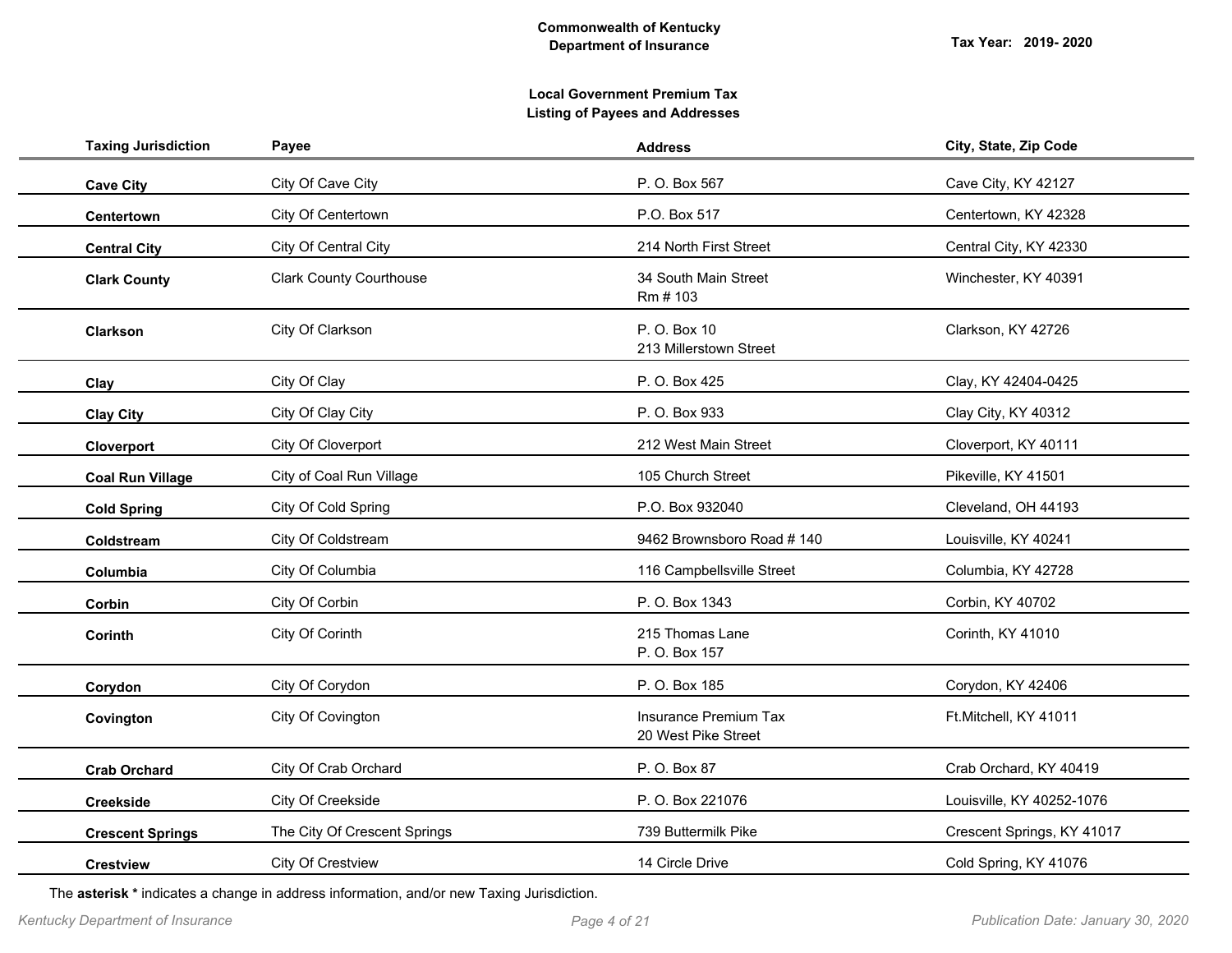| <b>Taxing Jurisdiction</b> | Payee                               | <b>Address</b>                            | City, State, Zip Code         |
|----------------------------|-------------------------------------|-------------------------------------------|-------------------------------|
| Crestwood                  | City Of Crestwood                   | P. O. Box 186                             | Crestwood, KY 40014           |
| <b>Crittenden</b>          | City Of Crittenden                  | P.O. Box 207<br>117 South Main Street     | Crittenden, KY 41030          |
| <b>Crittenden County</b>   | Crittenden County Fiscal Court      | 107 South Main Street, Ste, 208           | Marion, KY 42064              |
| Crofton                    | City Of Crofton                     | Insurance Tax Department<br>P. O. Box 243 | Crofton, KY 42217             |
| Crossgate                  | City Of Crossgate                   | P. O. Box 6423                            | Louisville, KY 40206          |
| <b>Cumberland</b>          | City Of Cumberland - City Treasurer | 402 West Main Street                      | Cumberland, KY 40823          |
| Cynthiana                  | City Of Cynthiana                   | P. O. Box 67                              | Cynthiana, KY 41031           |
| <b>Danville</b>            | City Of Danville                    | P. O. Box 670                             | Danville, KY 40422            |
| <b>Daviess County</b>      | Daviess County Fiscal Court         | P. O. Box 1716                            | Owensboro, KY 42302-1716      |
| <b>Dawson Springs</b>      | City Of Dawson Springs              | 200 West Arcadia Avenue<br>P. O. Box 345  | Dawson Springs, KY 42408-0345 |
| <b>Dayton</b>              | City Of Dayton                      | 514-6th Ave.                              | Dayton, KY 41074              |
| <b>Dixon</b>               | City Of Dixon                       | P.O. Box 197                              | Dixon, KY 42409               |
| <b>Douglass Hills</b>      | City Of Douglass Hills              | P. O. Box 43284                           | Louisville, KY 40243          |
| <b>Dover</b>               | City Of Dover                       | P. O. Box 161                             | Dover, KY 41034               |
| <b>Druid Hills</b>         | City Of Druid Hills                 | P. O. Box 6777                            | Louisville, KY 40206          |
| Dry Ridge                  | City Of Dry Ridge                   | 31 Broadway<br>P. O. Box 145              | Dry Ridge, KY 41035           |
| Earlington                 | City Of Earlington                  | 103 W. Main Street                        | Earlington, KY 42410          |
| Eddyville                  | City Of Eddyville                   | P.O. Box 744                              | Eddyville, KY 42038           |
| <b>Edmonton</b>            | City Of Edmonton                    | P. O. Box 374                             | Edmonton, KY 42129            |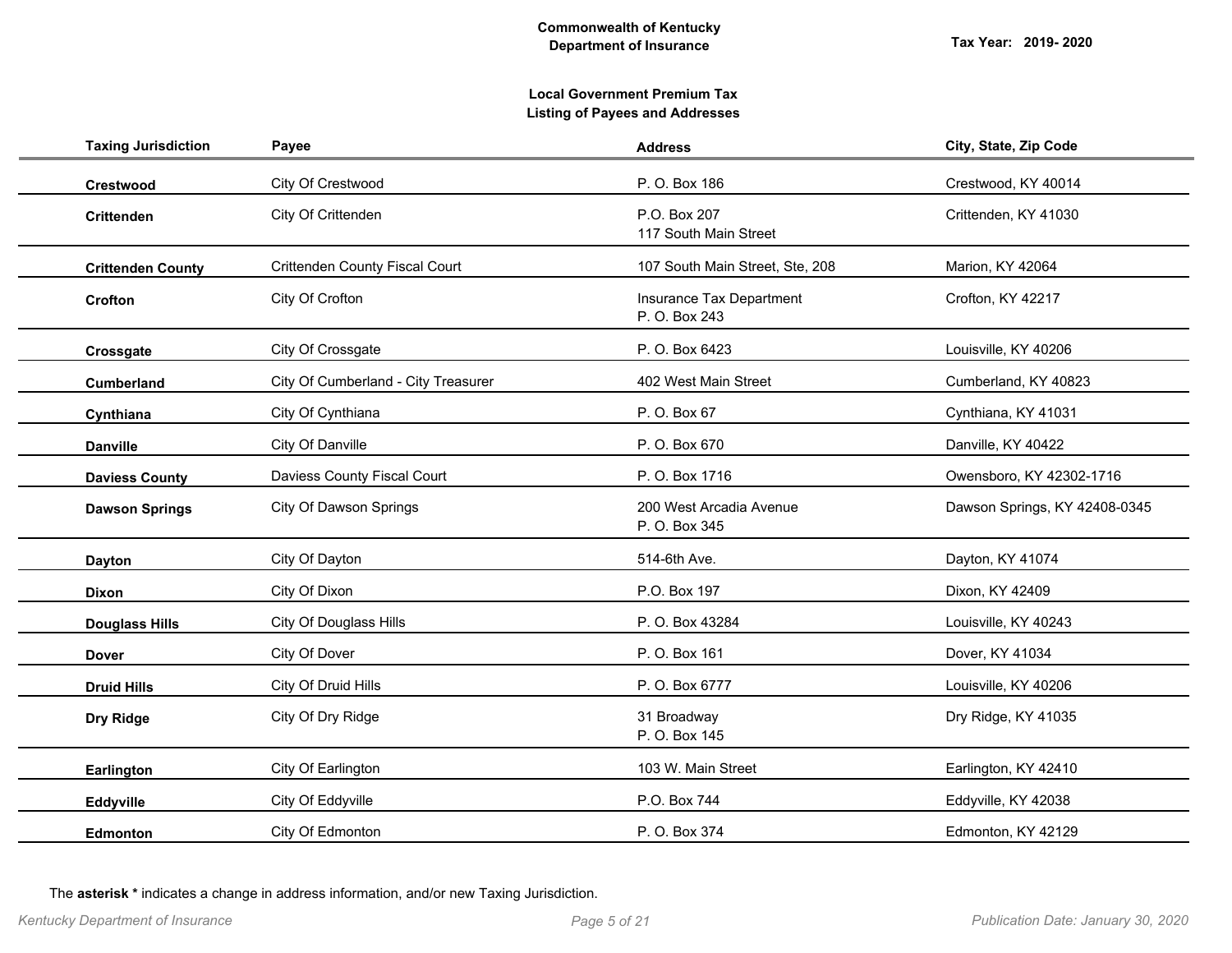| <b>Taxing Jurisdiction</b> | Payee                              | <b>Address</b>                       | City, State, Zip Code        |
|----------------------------|------------------------------------|--------------------------------------|------------------------------|
| <b>Ekron</b>               | City Of Ekron                      | Ekron Town Board<br>P. O. Box 100    | Ekron, KY 40117              |
| Elizabethtown              | City Of Elizabethtown              | P.O. Box 550                         | Elizabethtown, KY 42702-0550 |
| <b>Elkhorn City</b>        | City Of Elkhorn City               | P. O. Box 681                        | Elkhorn City, KY 41522       |
| <b>Elkton</b>              | City Of Elkton                     | P. O. Box 578                        | Elkton, KY 42220             |
| <b>Elliott County</b>      | <b>Elliott County Fiscal Court</b> | P. O. Box 710                        | Sandy Hook, KY 41171         |
| <b>Elsmere</b>             | City Of Elsmere                    | 318 Garvey Avenue                    | Elsmere, KY 41018            |
| <b>Eminence</b>            | City Of Eminence                   | P. O. Box 163                        | Eminence, KY 40019           |
| Erlanger                   | City Of Erlanger                   | P.O. Box 18511                       | Erlanger, KY 41018           |
| <b>Evarts</b>              | City Of Evarts                     | P. O. Box 208                        | Evarts, KY 40828             |
| Ewing                      | City of Ewing                      | City of Ewing<br>P.O. Box 182        | Ewing, KY 41039              |
| <b>Falmouth</b>            | City Of Falmouth                   | c/o Heritage Bank P.O. Box 651       | Burlington, KY 41005         |
| Ferguson                   | City of Ferguson                   | P.O. Box 222                         | Ferguson, KY 42533           |
| <b>Fincastle</b>           | City Of Fincastle                  | <b>City Clerk</b><br>P. O. Box 22052 | Louisville, KY 40252-0052    |
| <b>Flatwoods</b>           | City Of Flatwoods                  | 2513 Reed Street                     | Flatwoods, KY 41139          |
| <b>Fleming County</b>      | Fleming County Fiscal Court        | 100 Court Square                     | Flemingsburg, KY 41041       |
| <b>Fleming-Neon</b>        | City Of Fleming-Neon               | P. O. Box 66                         | Fleming Neon, KY 41840       |
| Flemingsburg               | City Of Flemingsburg               | P. O. Box 406                        | Flemingsburg, KY 41041       |
| <b>Florence</b>            | City Of Florence                   | P. O. Box 321                        | Florence, KY 41022-0321      |
| <b>Floyd County</b>        | <b>Floyd County Treasurer</b>      | P.O. Box 1600                        | Prestonsburg, KY 41653       |
| <b>Fordsville</b>          | City Of Fordsville                 | P. O. Box 164                        | Fordsville, KY 42343         |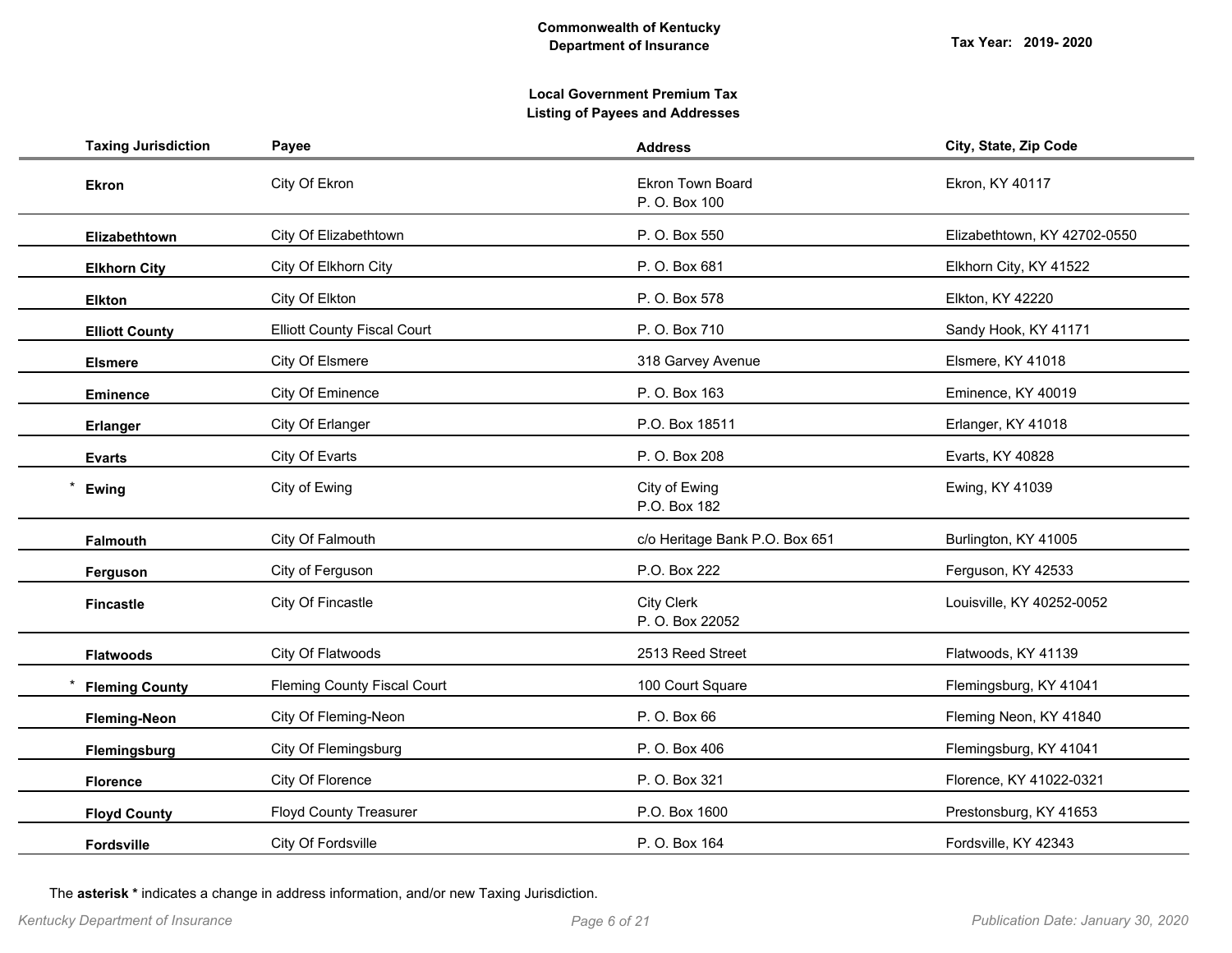| <b>Taxing Jurisdiction</b> | Payee                          | <b>Address</b>                          | City, State, Zip Code        |
|----------------------------|--------------------------------|-----------------------------------------|------------------------------|
| <b>Forest Hills</b>        | City Of Forest Hills           | P. O. Box 99604                         | Jeffersontown, KY 40269-0604 |
| <b>Fort Mitchell</b>       | City Of Fort Mitchell          | P.O. Box 176277                         | Fort Mitchell, KY 41017      |
| <b>Fort Thomas</b>         | City Of Fort Thomas            | P.O. Box 639162                         | Cincinnati, OH 45263-9162    |
| <b>Fort Wright</b>         | City Of Fort Wright            | P.O. Box 17510                          | Ft. Wright, KY 41017         |
| <b>Fountain Run</b>        | City Of Fountain Run           | P. O. Box 37                            | Fountain Run, KY 42133       |
| <b>Fox Chase</b>           | City Of Fox Chase              | P.O. Box 310                            | Hillview, KY 40129-0310      |
| <b>Frankfort</b>           | City Of Frankfort              | Box 697                                 | Frankfort, KY 40602          |
| Franklin                   | City Of Franklin               | P.O. Box 643611                         | Cincinnati, OH 45264-3611    |
| <b>Franklin County</b>     | Franklin County Treasurer      | P. O. Box 594                           | Frankfort, KY 40602          |
| Fredonia                   | City Of Fredonia               | P. O. Box 152                           | Fredonia, KY 42411           |
| Frenchburg                 | City Of Frenchburg             | P. O. Box 113                           | Frenchburg, KY 40322         |
| <b>Fulton</b>              | City of Fulton                 | Fulton City Manager<br>P.O. Box 1350    | Fulton, KY 42041             |
| <b>Fulton County</b>       | <b>Fulton County Treasurer</b> | 2216 Myron Cory Drive<br>Suite 1        | Hickman, KY 42050            |
| <b>Gamaliel</b>            | City Of Gamaliel               | P. O. Box 126                           | Gamaliel, KY 42140           |
| Georgetown                 | City Of Georgetown             | 100 Court Street<br>Director Of Finance | Georgetown, KY 40324         |
| Ghent                      | City of Ghent                  | P.O. Box 333                            | Ghent, KY 41045              |
| Glasgow                    | City Of Glasgow                | P. O. Box 278<br>Attn: License Fee Div. | Glasgow, KY 42142-0278       |
| Glencoe                    | City Of Glencoe                | P. O. Box 98                            | Glencoe, KY 41046            |
| Glenview                   | City Of Glenview               | <b>City Treasurer</b><br>P.O. Box 100   | Glenview, KY 40025           |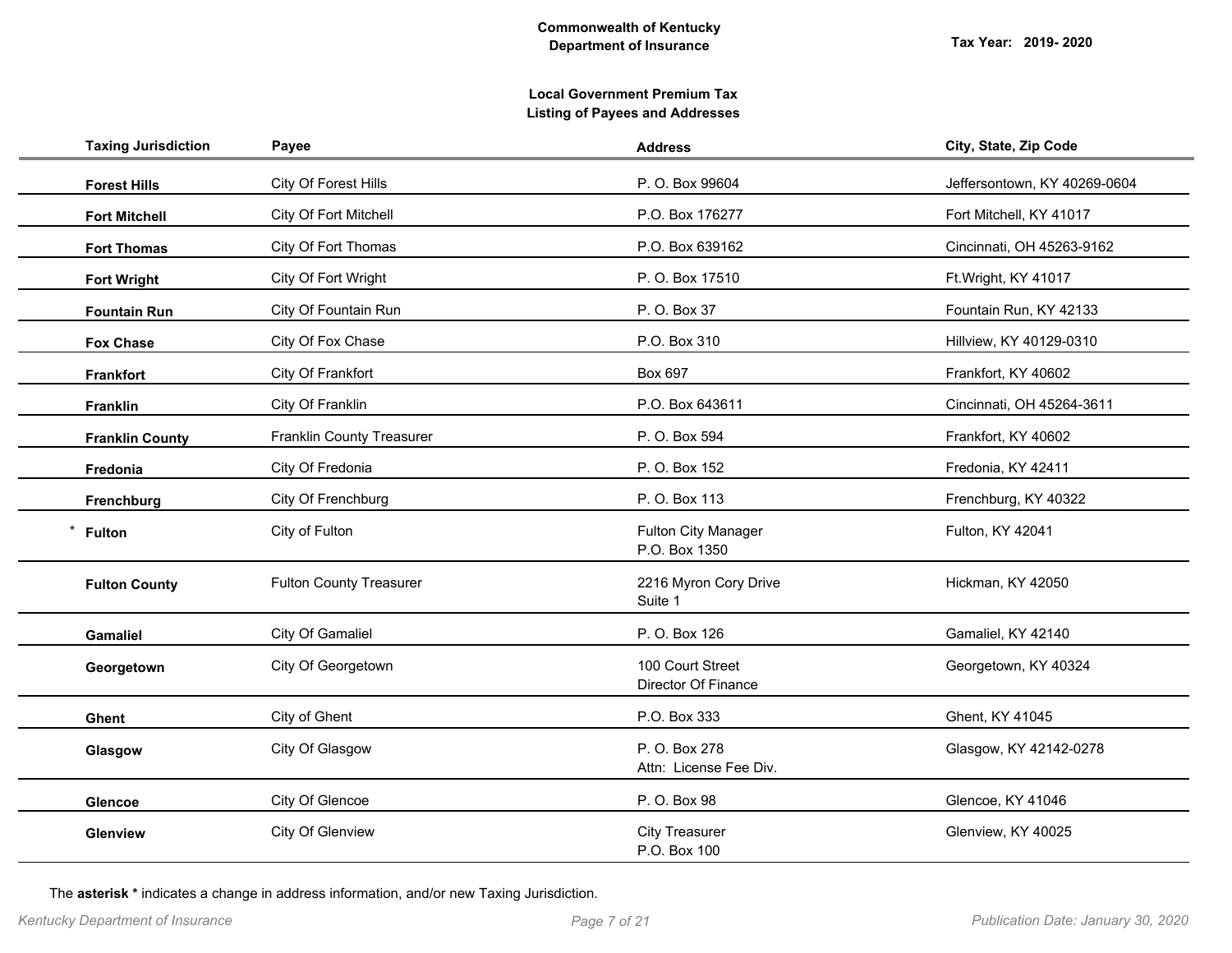| <b>Taxing Jurisdiction</b> | Payee                                           | <b>Address</b>                                         | City, State, Zip Code     |
|----------------------------|-------------------------------------------------|--------------------------------------------------------|---------------------------|
| <b>Glenview Hills</b>      | City Of Glenview Hills - Mayor Robert McGonnell | 2908 Lime Kiln Lane                                    | Louisville, KY 40222      |
| <b>Glenview Manor</b>      | City Of Glenview Manor                          | P. O. Box 221196                                       | Louisville, KY 40252-1196 |
| <b>Goose Creek</b>         | City of Goose Creek                             | 9462 Brownsboro Road #291                              | Louisville, KY 40241      |
| Goshen                     | City Of Goshen                                  | P. O. Box 112                                          | Goshen, KY 40026-0112     |
| Graymoor-Devondale         | City Of Graymoor-Devondale                      | 1500 Lynn Way                                          | Louisville, KY 40222      |
| Grayson                    | City Of Grayson                                 | 302 East Main Street                                   | Grayson, KY 41143         |
| <b>Green County</b>        | <b>Green County Treasurer</b>                   | <b>Green County Fiscal Court</b><br>203 W Court Street | Greensburg, KY 42743      |
| <b>Green Spring</b>        | City Of Green Spring                            | P. O. Box 261                                          | Harrods Creek, KY 40027   |
| Greensburg                 | City Of Greensburg                              | 110 W. Court Street                                    | Greensburg, KY 42743      |
| Greenup                    | City Of Greenup                                 | 1005 Walnut St.                                        | Greenup, KY 41144         |
| Greenville                 | City Of Greenville                              | P. O. Box 289                                          | Greenville, KY 42345      |
| Guthrie                    | City Of Guthrie                                 | P.O. Box 125                                           | Guthrie, KY 42234         |
| Hanson                     | City Of Hanson                                  | P.O. Box 337                                           | Hanson, KY 42413          |
| Hardinsburg                | City Of Hardinsburg                             | P. O. Box 149                                          | Hardinsburg, KY 40143     |
| Harlan                     | City Of Harlan                                  | P. O. Box 783                                          | Harlan, KY 40831          |
| Harrodsburg                | City Of Harrodsburg                             | 208 South Main Street                                  | Harrodsburg, KY 40330     |
| <b>Hartford</b>            | City Of Hartford                                | 116 East Washington St.                                | Hartford, KY 42347        |
| Hawesville                 | City Of Hawesville                              | P. O. Box 157                                          | Hawesville, KY 42348      |
| Hazard                     | City Of Hazard City Treasurer                   | P. O. Box 420                                          | Hazard, KY 41701          |
| <b>Hebron Estates</b>      | City Of Hebron Estates                          | P.O. Box 416                                           | Hillview, KY 40129        |
| Henderson                  | City Of Henderson                               | P.O. Box 716                                           | Henderson, KY 42419-0716  |
| <b>Henderson County</b>    | Henderson County Treasurer                      | 20 N. Main Street                                      | Henderson, KY 42420       |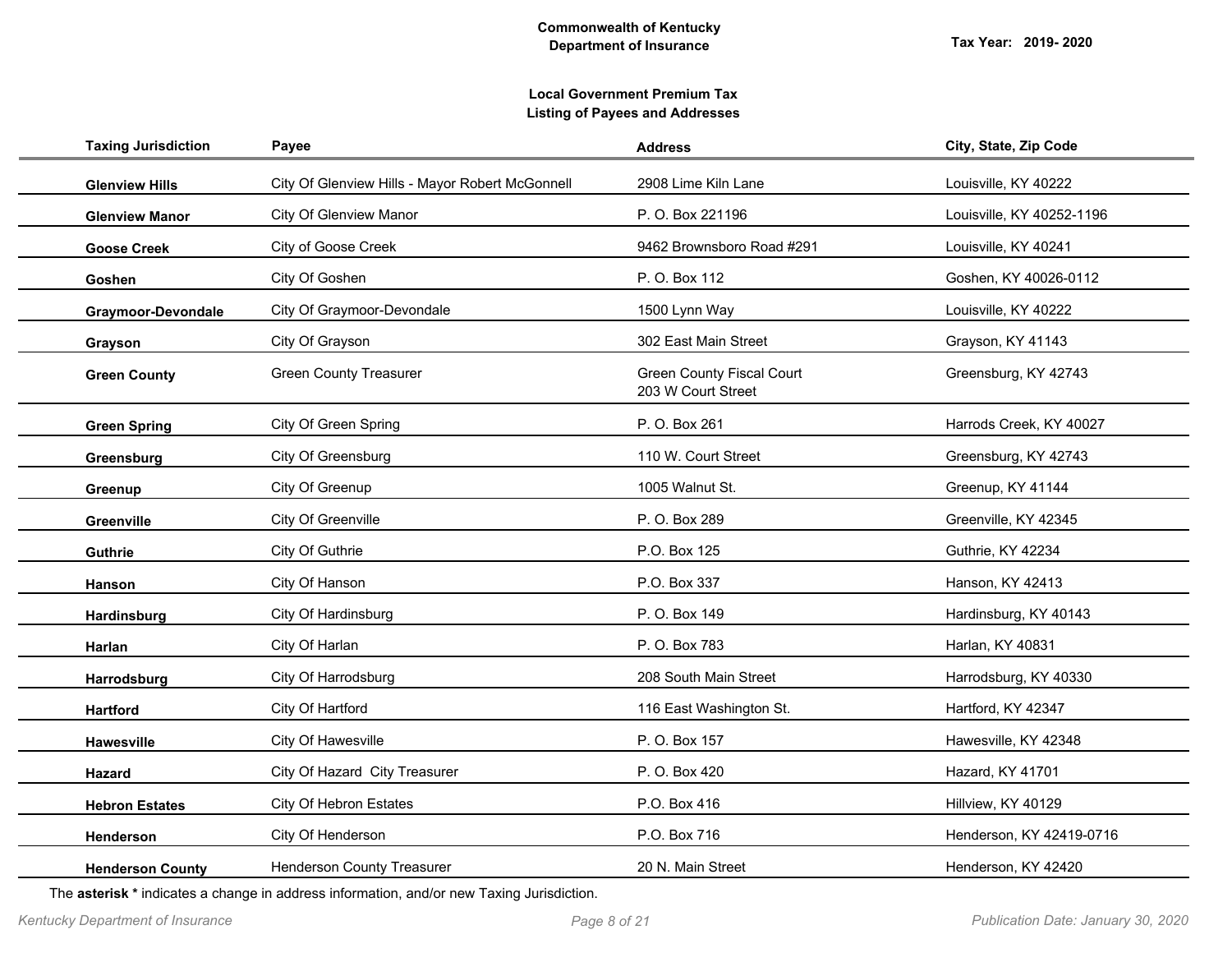| <b>Taxing Jurisdiction</b> | Payee                           | <b>Address</b>                              | City, State, Zip Code      |
|----------------------------|---------------------------------|---------------------------------------------|----------------------------|
| <b>Heritage Creek</b>      | <b>City of Heritage Creek</b>   | 8700 Justice Way                            | Louisville, KY 40229       |
| Hickman                    | City Of Hickman                 | 1812 South 7th Street                       | Hickman, KY 42050          |
| <b>Hickory Hill</b>        | City Of Hickory Hill            | P. O. Box 221022                            | Louisville, KY 40252       |
| <b>Highland Heights</b>    | City Of Highland Heights        | 176 Johns Hill Road                         | Highland Heights, KY 41076 |
| <b>Hills And Dales</b>     | City Of Hills And Dales         | P. O. Box 22262                             | Louisville, KY 40252-0262  |
| <b>Hillview</b>            | City of Hillview                | 283 Crestwood Lane                          | Louisville, KY 40229       |
| <b>Hindman</b>             | City Of Hindman                 | <b>Box 496</b>                              | Hindman, KY 41822          |
| Hodgenville                | City Of Hodgenville             | P. O. Box 189<br>200 South Lincoln Blvd.    | Hodgenville, KY 42748      |
| <b>Hollow Creek</b>        | City Of Hollow Creek            | 7504 Fegenbush Lane, Bldg. C-2              | Louisville, KY 40228       |
| <b>Hopkins County</b>      | <b>Hopkins County Treasurer</b> | P. O. Box 592                               | Madisonville, KY 42431     |
| Hopkinsville               | City Of Hopkinsville            | P. O. Box 707<br>Attn: Financial Director   | Hopkinsville, KY 42240     |
| <b>Horse Cave</b>          | City Of Horse Cave              | P. O. Box 326                               | Horse Cave, KY 42749       |
| <b>Houston Acres</b>       | City Of Houston Acres           | P. O. Box 206098                            | Louisville, KY 40250-6098  |
| <b>Hunters Hollow</b>      | City Of Hunters Hollow          | City Clerk/Treasurer<br>11300 Angelina Road | Louisville, KY 40229       |
| Hurstbourne                | City Of Hurstbourne             | 200 Whittington Parkway<br>Suite 100        | Louisville, KY 40222       |
| <b>Hurstbourne Acres</b>   | City Of Hurstbourne Acres       | P. O. Box 24004                             | Louisville, KY 40224       |
| <b>Hustonville</b>         | City Of Hustonville             | P. O. Box 110                               | Hustonville, KY 40437-0110 |
| Hyden                      | City Of Hyden                   | 22035 Main Street                           | Hyden, KY 41749            |
| <b>Indian Hills</b>        | City Of Indian Hills            | <b>City Treasurer</b><br>P. O. Box 6289     | Louisville, KY 40206-0289  |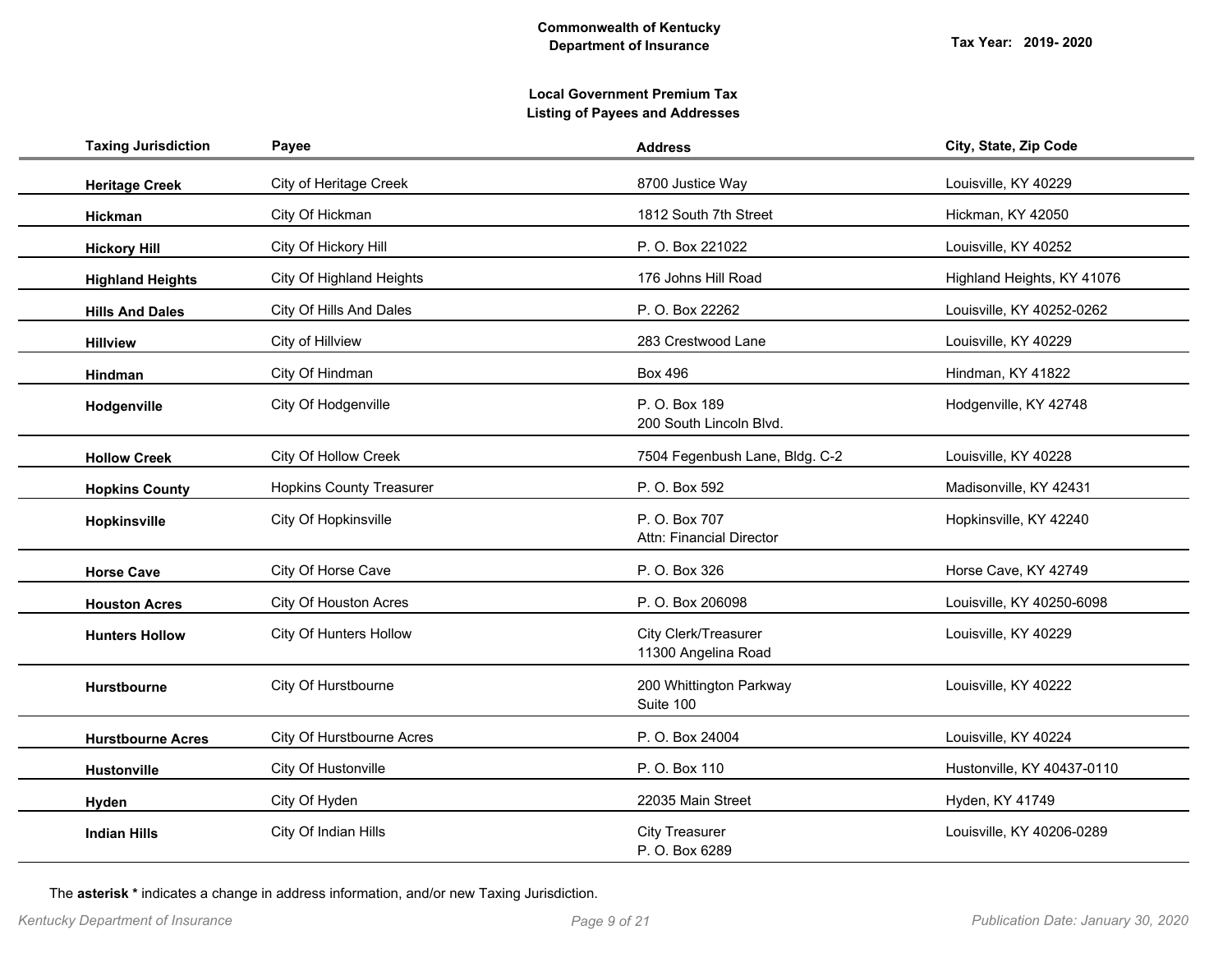| <b>Taxing Jurisdiction</b> | Payee                       | <b>Address</b>                                                                         | City, State, Zip Code     |
|----------------------------|-----------------------------|----------------------------------------------------------------------------------------|---------------------------|
| Irvine                     | City Of Irvine              | <b>Tax Collector</b><br>101 Chestnut Street                                            | Irvine, KY 40336          |
| Irvington                  | City Of Irvington           | P. O. Box 374                                                                          | Irvington, KY 40146       |
| <b>Island</b>              | City Of Island              | <b>Island City Hall</b><br>P. O. Box 33                                                | Island, KY 42350          |
| <b>Jackson</b>             | City Of Jackson             | 333 Broadway                                                                           | Jackson, KY 41339         |
| <b>Jackson County</b>      | Jackson County Fiscal Court | P. O. Box 175                                                                          | Mc Kee, KY 40447          |
| Jamestown                  | City Of Jamestown           | P. O. Box 587                                                                          | Jamestown, KY 42629       |
| Jeffersontown              | City Of Jeffersontown       | 10416 Watterson Tr.                                                                    | Jeffersontown, KY 40299   |
| Jeffersonville             | City Of Jeffersonville      | P. O. Box 127                                                                          | Jeffersonville, KY 40337  |
| <b>Jenkins</b>             | City Of Jenkins             | 9409 Highway 805<br>P.O. Box 568                                                       | Jenkins, KY 41537         |
| <b>Jessamine County</b>    | Jessamine County            | Jessamine County Fiscal Court/Occupational Ti Nicholasville, KY 40356<br>105 Court Row |                           |
| <b>Junction City</b>       | City Of Junction City       | P. O. Box 326                                                                          | Junction City, KY 40440   |
| <b>Kenton County</b>       | Kenton County Fiscal Court  | P.O. Box 706270                                                                        | Cincinnati, OH 45270-6270 |
| <b>Kingsley</b>            | City Of Kingsley            | P. O. Box 5515                                                                         | Louisville, KY 40255-0515 |
| <b>Knott County</b>        | Knott County Treasurer      | P.O. Box 505                                                                           | Hindman, KY 41822         |
| Kuttawa                    | City Of Kuttawa             | P. O. Box 400                                                                          | Kuttawa, KY 42055         |
| La Center                  | City Of La Center           | P.O. Box 420                                                                           | La Center, KY 42056       |
| Lafayette                  | City Of Lafayette           | P.O. Box 240                                                                           | La Fayette, KY 42254      |
| Lagrange                   | City Of Lagrange            | 307 West Jefferson Street                                                              | Lagrange, KY 40031        |
| <b>Lakeside Park</b>       | City Of Lakeside Park       | 9 Buttermilk Pike                                                                      | Lakeside Park, KY 41017   |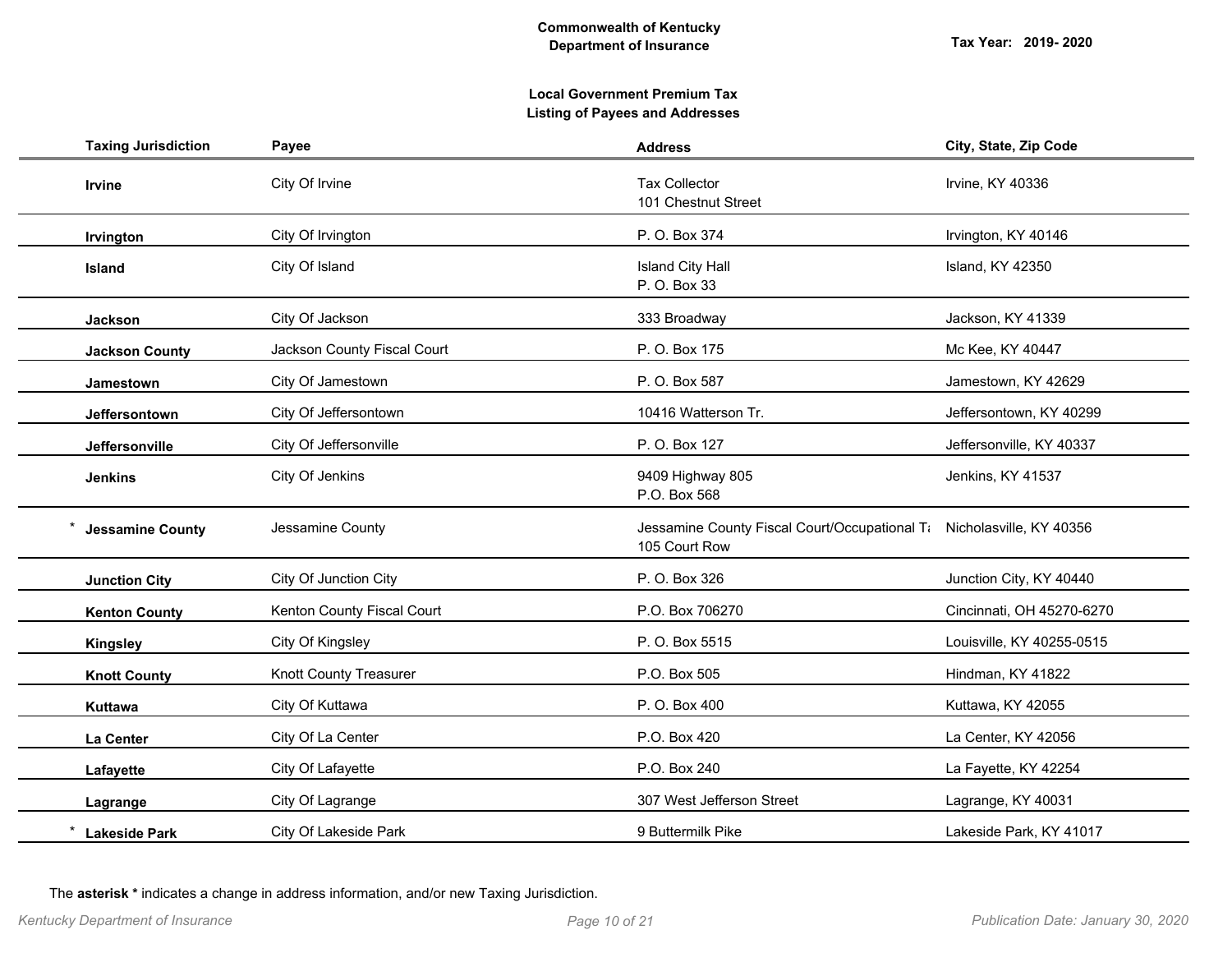| <b>Taxing Jurisdiction</b> | Payee                                                                   | <b>Address</b>                               | City, State, Zip Code       |
|----------------------------|-------------------------------------------------------------------------|----------------------------------------------|-----------------------------|
| Lancaster                  | City Of Lancaster                                                       | 308 West Maple Avenue<br>Suite 1             | Lancaster, KY 40444         |
| <b>Langdon Place</b>       | City Of Langdon Place                                                   | P. O. Box 22294                              | Louisville, KY 40252        |
| Lawrenceburg               | City Of Lawrenceburg                                                    | <b>Tax Collector</b><br>P.O. Box 290         | Lawrenceburg, KY 40342-0290 |
| Lebanon                    | City Of Lebanon                                                         | P. O. Box 840                                | Lebanon, KY 40033           |
| <b>Lebanon Junction</b>    | City Of Lebanon Junction                                                | P. O. Box 69                                 | Lebanon Junction, KY 40150  |
| Leitchfield                | City Of Leitchfield                                                     | P. O. Box 398                                | Leitchfield, KY 42755       |
| <b>Lewis County</b>        | Lewis County Fiscal Court                                               | 112 Second Street, Suite 201                 | Vanceburg, KY 41179         |
| Lewisburg                  | City Of Lewisburg                                                       | P. O. Box 239                                | Lewisburg, KY 42256         |
| Lexington-Fayette          | Lexington-Fayette Urban County Government                               | 200 East Main Street                         | Lexington, KY 40507         |
| Liberty                    | City Of Liberty                                                         | P. O. Box 127                                | Liberty, KY 42539-0127      |
| Lincolnshire               | City Of Lincolnshire                                                    | P.O. Box 20232                               | Louisville, KY 40250-0232   |
| Livermore                  | City Of Livermore                                                       | P.O. Box 279                                 | Livermore, KY 42352         |
| Livingston                 | City Of Livingston                                                      | P. O. Box 654                                | Livingston, KY 40445        |
| London                     | City Of London                                                          | City Clerk'S Office<br>501 South Main Street | London, KY 40741            |
| Loretto                    | City Of Loretto                                                         | Box 45 - School House Drive                  | Loretto, KY 40037           |
| Louisa                     | City Of Louisa                                                          | 215 N. Main Cross Street                     | Louisa, KY 41230            |
|                            | Louisville Urban Services D Louisville-Jefferson Co. Revenue Commission | P. O. Box 37740                              | Louisville, KY 40232-7740   |
| Louisville-Jefferson       | Louisville-Jefferson Co. Revenue Commission                             | P.O. Box 37740                               | Louisville, KY 40232-7740   |
| Loyall                     | City Of Loyall                                                          | 306 Carter Avenue<br>P.O. Box 1060           | Loyall, KY 40854            |
| Ludlow                     | City Of Ludlow                                                          | P. O. Box 16188                              | Ludlow, KY 41016            |
|                            |                                                                         |                                              |                             |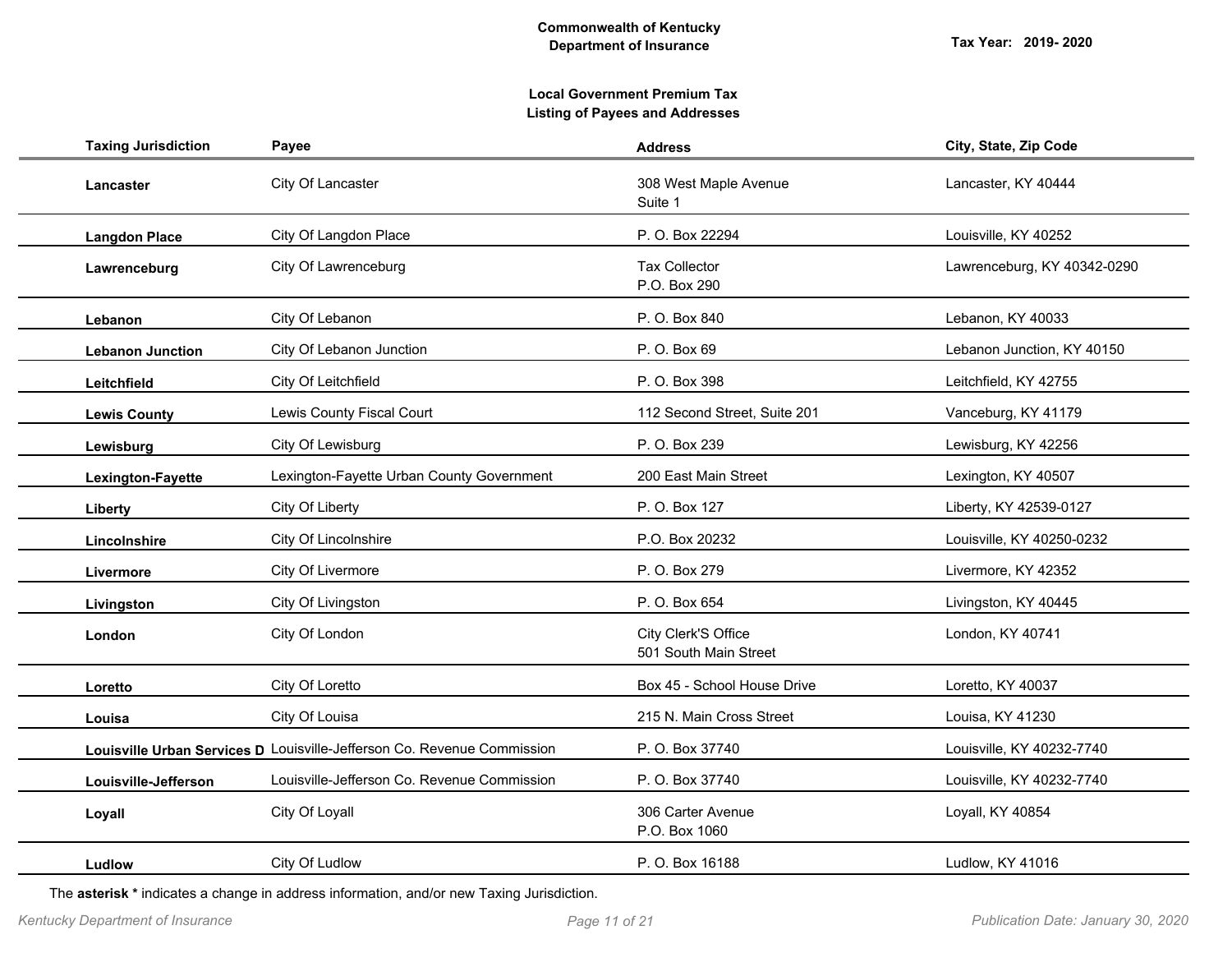| <b>Taxing Jurisdiction</b> | Payee                                   | <b>Address</b>                      | City, State, Zip Code     |
|----------------------------|-----------------------------------------|-------------------------------------|---------------------------|
| Lynch                      | City of Lynch                           | P.O. Box 667                        | Lynch, KY 40855           |
| Lyndon                     | City Of Lyndon                          | 515 Wood Road                       | Louisville, KY 40222      |
| Lynnview                   | City Of Lynnview                        | 1241 Gilmore Lane                   | Louisville, KY 40213-2307 |
| <b>Madisonville</b>        | City Of Madisonville                    | City Clerk<br><b>PO Box 705</b>     | Madisonville, KY 42431    |
| <b>Manchester</b>          | City Of Manchester                      | 123 Town Square                     | Manchester, KY 40962      |
| <b>Manor Creek</b>         | City Of Manor Creek                     | City Clerk<br>501 Eastern Boulevard | Clarksville, IN 47129     |
| <b>Marion</b>              | City Of Marion                          | 217 South Main Street               | Marion, KY 42064          |
| <b>Martin</b>              | City Of Martin                          | P. O. Box 749                       | Martin, KY 41649          |
| <b>Maryhill Estates</b>    | <b>City Of Maryhill Estates</b>         | 4205 Maryknoll Lane                 | Louisville, KY 40207      |
| <b>Mason County</b>        | <b>Mason County Treasurer</b>           | 31 West Third Street                | Maysville, KY 41056       |
| <b>Mayfield</b>            | City Of Mayfield                        | 211 E. Broadway City Hall           | Mayfield, KY 42066        |
| <b>Maysville</b>           | City Of Maysville                       | 216 Bridge Street                   | Maysville, KY 41056       |
| <b>Mc Henry</b>            | City Of Mc Henry                        | P.O. Box 47                         | Mc Henry, KY 42354        |
| <b>McKee</b>               | City Of McKee                           | P. O. Box 455                       | Mc Kee, KY 40447          |
| <b>Meade County</b>        | Meade County Courthouse Judge Executive | 516 Hill Crest Drive                | Brandenburg, KY 40108     |
| <b>Meadow Vale</b>         | City Of Meadow Vale                     | P. O. Box 22292                     | Louisville, KY 40252-0292 |
| <b>Meadowbrook Farm</b>    | City Of Meadowbrook Farm                | City Clerk-P.O. Box 23104           | Louisville, KY 40223      |
| <b>Meadowview Estates</b>  | <b>City Of Meadowview Estates</b>       | P.O. Box 206274                     | Louisville, KY 40250-6274 |
| Melbourne                  | City Of Melbourne                       | P. O. Box 63                        | Melbourne, KY 41059-0063  |
| <b>Menifee County</b>      | Menifee County Fiscal Court             | P. O. Box 105                       | Frenchburg, KY 40322      |
| <b>Mentor</b>              | City Of Mentor                          | P.O. Box 3                          | Mentor, KY 41007          |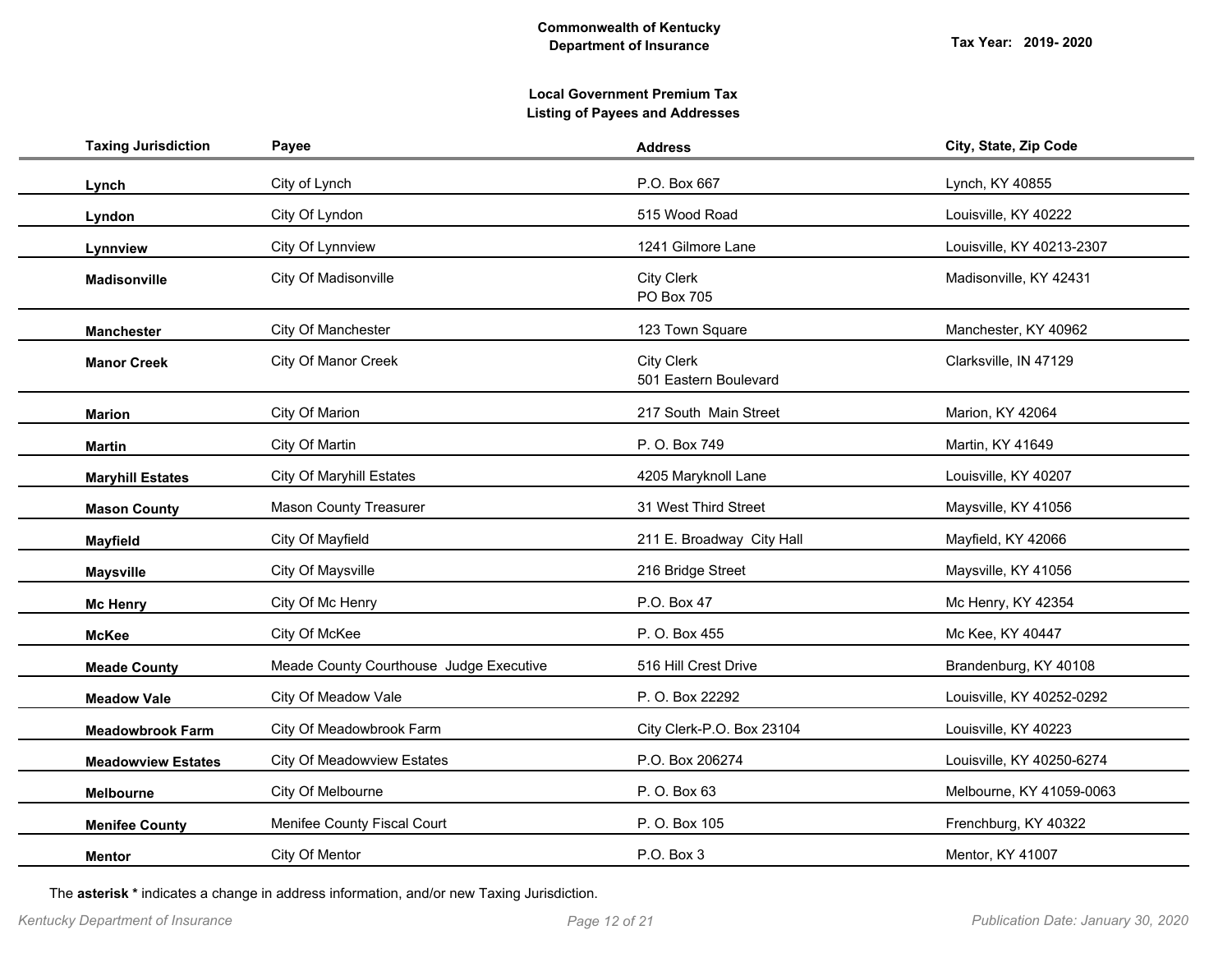| <b>Taxing Jurisdiction</b> | Payee                         | <b>Address</b>                            | City, State, Zip Code      |
|----------------------------|-------------------------------|-------------------------------------------|----------------------------|
| Middlesboro                | City Of Middlesboro           | P. O. Box 756                             | Middlesboro, KY 40965      |
| Middletown                 | City Of Middletown            | P. O. Box 43048                           | Louisville, KY 40253       |
| <b>Midway</b>              | City Of Midway                | P. O. Box 4275                            | Midway, KY 40347-4275      |
| Millersburg                | City Of Millersburg           | <b>Box 265</b>                            | Millersburg, KY 40348      |
| Milton                     | City Of Milton                | 10179 Highway 421 N                       | Milton, KY 40045           |
| <b>Mockingbird Valley</b>  | City of Mockingbird Valley    | P.O. Box 7845                             | Louisville, KY 40257-0845  |
| <b>Monticello</b>          | City Of Monticello            | P. O. Box 550                             | Monticello, KY 42633       |
| Morehead                   | City Of Morehead              | 314 Bridge Street                         | Morehead, KY 40351         |
| <b>Morgan County</b>       | Morgan County Fiscal Court    | 450 Prestonburg Street                    | West Liberty, KY 41472     |
| Morganfield                | City Of Morganfield           | 220 N. Morgan Street<br>P.O. Box 420      | Morganfield, KY 42437      |
| Morgantown                 | City Of Morgantown            | P. O. Box 397                             | Morgantown, KY 42261       |
| <b>Mortons Gap</b>         | City Of Mortons Gap           | P. O. Box 367<br>131 Cross Street         | Mortons Gap, KY 42440      |
| <b>Mount Olivet</b>        | City of Mount Olivet          | P.O. Box 166                              | Mount Olivet, KY 41064     |
| <b>Mount Sterling</b>      | <b>City Of Mount Sterling</b> | 33 North Maysville                        | Mount Sterling, KY 40353   |
| <b>Mount Vernon</b>        | City of Mount Vernon          | P. O. Box 1465                            | Mt Vernon, KY 40456        |
| <b>Mount Washington</b>    | City of Mount Washington      | Attention: City Treasurer<br>P.O. Box 285 | Mount Washington, KY 40047 |
| Muldraugh                  | City Of Muldraugh             | 202 Wendell Street                        | Muldraugh, KY 40155-0395   |
| <b>Munfordville</b>        | City Of Munfordville          | P. O. Box 85                              | Munfordville, KY 42765     |
| <b>Murray</b>              | City Of Murray                | City of Murray<br>500 Main Street         | Murray, KY 42071           |
| <b>Murray Hill</b>         | City Of Murray Hill           | P. O. Box 22302                           | Louisville, KY 40252       |
|                            |                               |                                           |                            |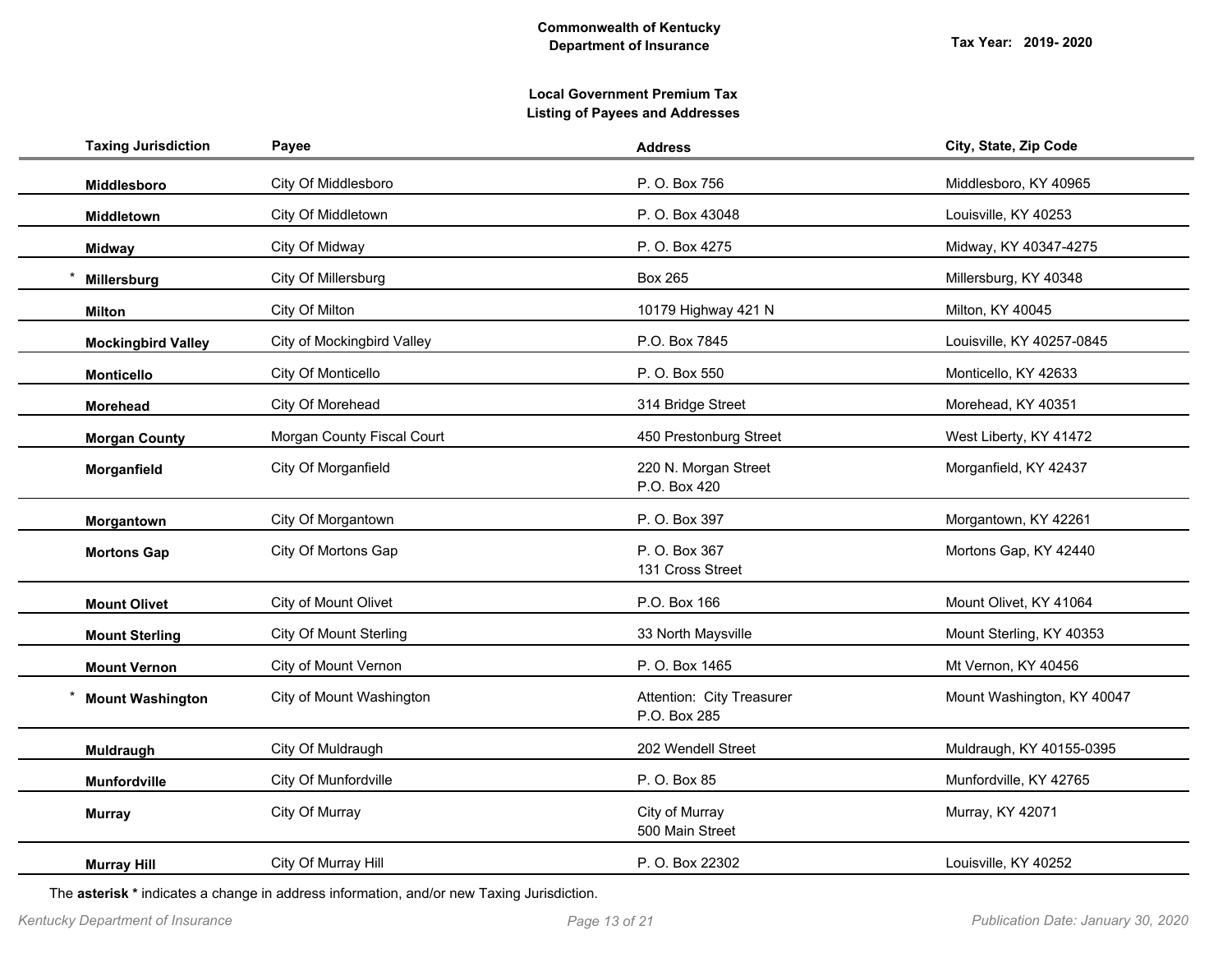| <b>Taxing Jurisdiction</b>  | Payee           |                                  | <b>Address</b>                                                | City, State, Zip Code        |  |
|-----------------------------|-----------------|----------------------------------|---------------------------------------------------------------|------------------------------|--|
| <b>Nebo</b>                 | City Of Nebo    |                                  | P. O. Box 173                                                 | Nebo, KY 42441               |  |
| <b>New Castle</b>           |                 | City Of New Castle               | P. O. Box 390                                                 | New Castle, KY 40050         |  |
| <b>New Haven</b>            |                 | City Of New Haven                | P.O. Box 98                                                   | New Haven, KY 40051          |  |
| Newport                     |                 | City Of Newport                  | <b>Finance Department</b><br>P.O. Box 1090                    | Newport, KY 41071-0090       |  |
| <b>Nicholas County</b>      |                 | Nicholas County                  | Nicholas County Fiscal Court<br>PO Box 167                    | Carlisle, KY 40311           |  |
| <b>Nicholasville</b>        |                 | City Of Nicholasville            | P. O. Box 450                                                 | Nicholasville, KY 40340-0450 |  |
| <b>Norbourne Estates</b>    |                 | <b>City Of Norbourne Estates</b> | Jerry Brown, City Clerk<br>P.O. Box 7825                      | Louisville, KY 40257         |  |
| <b>North Middletown</b>     |                 | City Of North Middletown         | P. O. Box 69                                                  | North Middletown, KY 40357   |  |
| <b>Northfield</b>           |                 | Treasurer - City Of Northfield   | 4949 Brrownsboro Road<br>Suite 286                            | Louisville, KY 40222         |  |
| Nortonville                 |                 | City Of Nortonville              | 199 South Main Street                                         | Nortonville, KY 42442        |  |
| Norwood                     |                 | City Of Norwood                  | P. O. Box 22375                                               | Louisville, KY 40252         |  |
| <b>Oak Grove</b>            |                 | City Of Oak Grove                | P. O. Box 250                                                 | Oak Grove, KY 42262          |  |
| <b>Oakland</b>              | City Of Oakland |                                  | P. O. Box 122                                                 | Oakland, KY 42159-0122       |  |
| <b>Old Brownsboro Place</b> |                 | City Of Old Brownsboro Place     | Attn: City Treasurer<br>P. O. Box 22192                       | Louisville, KY 40252-0192    |  |
| <b>Oldham County</b>        |                 | Oldham County Treasurer          | Oldham County Fiscal Court Bldg.<br>100 West Jefferson Street | LaGrange, KY 40031-1149      |  |
| <b>Olive Hill</b>           |                 | City Of Olive Hill               | 225 Roger Patton Drive                                        | Olive Hill, KY 41164         |  |
| <b>Orchard Grass Hills</b>  |                 | City Of Orchard Grass Hills      | P. O. Box 25                                                  | Crestwood, KY 40014          |  |
| <b>Owen County</b>          |                 | Owen County Treasurer            | 100 North Thomas Street                                       | Owenton, KY 40359            |  |
| Owensboro                   |                 | City Of Owensboro                | P. O. Box 10003                                               | Owensboro, KY 42302-9003     |  |
|                             |                 |                                  |                                                               |                              |  |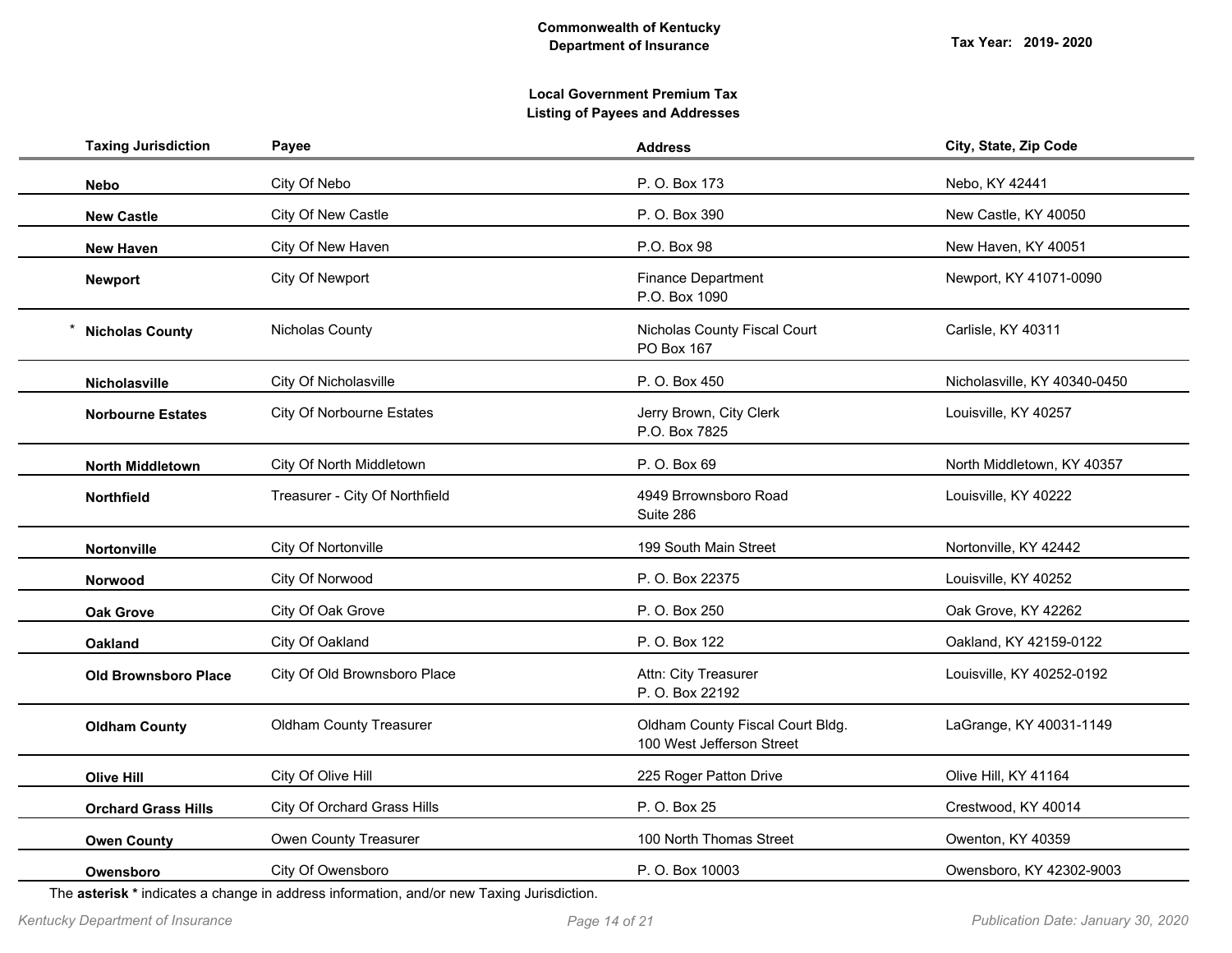| <b>Taxing Jurisdiction</b> | Payee                             | <b>Address</b>       | City, State, Zip Code      |
|----------------------------|-----------------------------------|----------------------|----------------------------|
| Owingsville                | City Of Owingsville               | P. O. Box 639        | Owingsville, KY 40360      |
| <b>Owsley County</b>       | <b>Owsley County Fiscal Court</b> | P. O. Box 749        | Booneville, KY 41314       |
| Paducah                    | City Of Paducah                   | P.O. Box 9001241     | Louisville, KY 40290-1241  |
| Paintsville                | City Of Paintsville               | P. O. Box 1588       | Paintsville, KY 41240-0071 |
| Paris                      | City Of Paris                     | 525 High Street      | Paris, KY 40361            |
| <b>Park City</b>           | City Of Park City                 | P. O. Box 304        | Park City, KY 42160        |
| <b>Park Hills</b>          | City Of Park Hills                | 1106 Amsterdam Road  | Park Hills, KY 41011-2097  |
| <b>Parkway Village</b>     | City Of Parkway Village           | P. O. Box 17092      | Louisville, KY 40217       |
| Pembroke                   | City Of Pembroke                  | P. O. Box 162        | Pembroke, KY 42266         |
| Perryville                 | City Of Perryville                | P.O. Box 95          | Perryville, KY 40468       |
| <b>Pewee Valley</b>        | City Of Pewee Valley              | P. O. Box 769        | Pewee Valley, KY 40056     |
| <b>Pineville</b>           | City Of Pineville                 | P. O. Box 688        | Pineville, KY 40977        |
| <b>Pioneer Village</b>     | <b>City Of Pioneer Village</b>    | 4700 Summitt Drive   | Louisville, KY 40229       |
| <b>Plantation</b>          | City Of Plantation                | P. O. Box 22698      | Louisville, KY 40222       |
| <b>Pleasureville</b>       | City Of Pleasureville             | P. O. Box 2          | Pleasureville, KY 40057    |
| <b>Plum Springs</b>        | City Of Plum Springs              | 288 Oak Street       | Bowling Green, KY 42101    |
| Powderly                   | City Of Powderly                  | 211 Hillside Road    | Powderly, KY 42367         |
| <b>Powell County</b>       | Powell County Fiscal Court        | P.O. Box 506         | Stanton, KY 40380          |
| Prestonsburg               | City Of Prestonsburg              | 200 North Lake Drive | Prestonsburg, KY 41653     |
| Prestonville               | City Of Prestonville              | P. O. Box 306        | Carrollton, KY 41008       |
| <b>Princeton</b>           | City Of Princeton                 | 206 E. Market Street | Princeton, KY 42445        |
| <b>Prospect</b>            | City Of Prospect                  | P. O. Box 950250     | Louisville, KY 40295-0250  |
|                            |                                   |                      |                            |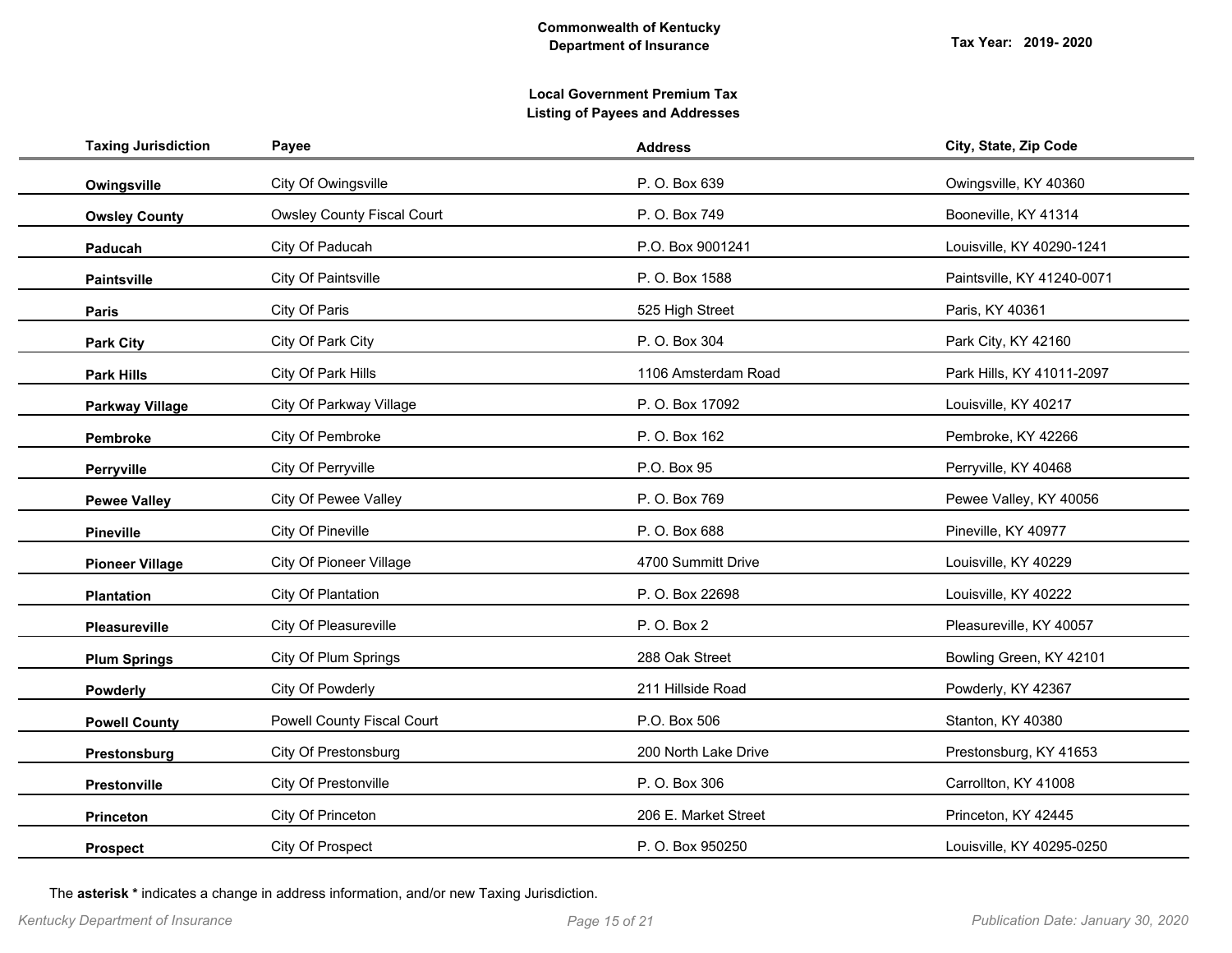| <b>Taxing Jurisdiction</b> | Payee                          | <b>Address</b>                                                                                | City, State, Zip Code     |
|----------------------------|--------------------------------|-----------------------------------------------------------------------------------------------|---------------------------|
| Providence                 | City Of Providence             | P. O. Box 128                                                                                 | Providence, KY 42450      |
| <b>Pulaski County</b>      | Pulaski County Treasurer       | P. O. Box 712                                                                                 | Somerset, KY 42501        |
| <b>Raceland</b>            | City Of Raceland               | 711 Chinn Street                                                                              | Raceland, KY 41169        |
| Radcliff                   | City Of Radcliff               | P.O. Drawer 519                                                                               | Radcliff, KY 40159-0519   |
| Ravenna                    | City Of Ravenna                | 620 Main Street<br>Office Of The Mayor                                                        | Ravenna, KY 40472         |
| Richlawn                   | City Of Richlawn               | P. O. Box 7786                                                                                | Louisville, KY 40207      |
| Richmond                   | City Of Richmond               | P. O. Box 1268                                                                                | Richmond, KY 40476-1268   |
| <b>River Bluff</b>         | City Of River Bluff            | P. O. Box 792                                                                                 | Prospect, KY 40059        |
| Riverwood                  | City Of Riverwood              | Attn: Grace Wilson<br>c/o Henderman, Jessee & Co., PLLC<br>304 Whittington Parkway, Suite 107 | Louisville, KY 40222      |
| <b>Robards</b>             | City Of Robards                | P. O. Box 488                                                                                 | Robards, KY 42452-0488    |
| <b>Robertson County</b>    | Robertson County Treasurer     | P.O. Box 76<br>Mount Olivet                                                                   | Mount Olivet, KY 41064    |
| <b>Rockcastle County</b>   | Rockcastle County Fiscal Court | P. O. Box 755                                                                                 | Mount Vernon, KY 40456    |
| Rockport                   | City Of Rockport               | P. O. Box 128                                                                                 | Rockport, KY 42369        |
| <b>Rolling Fields</b>      | City Of Rolling Fields         | P.O. Box 221043                                                                               | Louisville, KY 40252      |
| <b>Rolling Hills</b>       | City Of Rolling Hills          | P. O. Box 22445                                                                               | Louisville, KY 40252      |
| <b>Russell Springs</b>     | <b>City Of Russell Springs</b> | P. O. Box 247                                                                                 | Russell Springs, KY 42642 |
| <b>Russellville</b>        | City of Russellville           | 168 South Main Street                                                                         | Russellville, KY 42276    |
| <b>Ryland Heights</b>      | City Of Ryland Heights         | <b>Tax Collector</b><br>10145 Decoursey Pike                                                  | Ryland Heights, KY 41015  |
| Sacramento                 | City Of Sacramento             | Treasurer<br><b>Box 245</b>                                                                   | Sacramento, KY 42372      |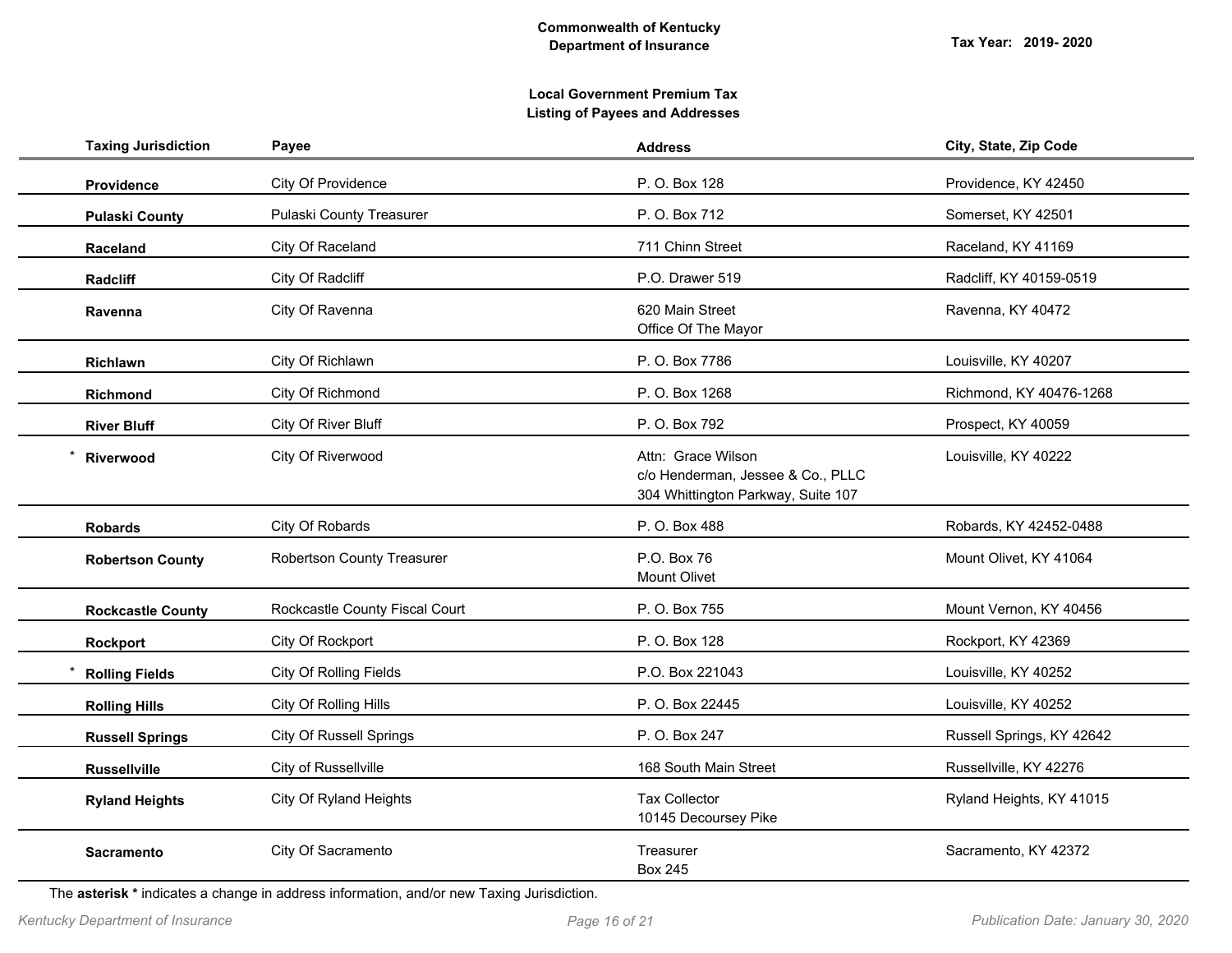| <b>Taxing Jurisdiction</b> | Payee                                 | <b>Address</b>                                             | City, State, Zip Code      |
|----------------------------|---------------------------------------|------------------------------------------------------------|----------------------------|
| Sadieville                 | City Of Sadieville                    | P. O. Box 129                                              | Sadieville, KY 40370       |
| Salyersville               | City Of Salyersville                  | P. O. Box 640                                              | Salyersville, KY 41465     |
| <b>Sanders</b>             | City of Sanders                       | P.O. Box 119                                               | Sanders, KY 41083          |
| <b>Sandy Hook</b>          | City Of Sandy Hook                    | P. O. Box 274                                              | Sandy Hook, KY 41171       |
| <b>Science Hill</b>        | City Of Science Hill                  | P. O. Box 295                                              | Science Hill, KY 42553     |
| <b>Scottsville</b>         | City Of Scottsville                   | Attention: City Treasurer<br>201 West Main Street, Suite 8 | Scottsville, KY 42164      |
| <b>Sebree</b>              | The City Of Sebree                    | 36 South Spring Street<br>P.O. Box 245                     | Sebree, KY 42455           |
| <b>Seneca Gardens</b>      | RDS KY-Insurance Premium Tax Division | P.O. Box 830725                                            | Birmingham, AL 35283-0725  |
| Shelbyville                | City Of Shelbyville                   | P. O. Box 1289                                             | Shelbyville, KY 40066-3289 |
| Shepherdsville             | City Of Shepherdsville                | P.O. Box 400<br>634 Conestoga Parkway                      | Shepherdsville, KY 40165   |
| <b>Shively</b>             | City Of Shively                       | <b>Shively City Clerk</b><br>3920 Dixie Highway            | Shively, KY 40216          |
| <b>Silver Grove</b>        | City Of Silver Grove                  | <b>City Clerk</b><br>P.O. Box 428                          | Silver Grove, KY 41085     |
| Simpsonville               | City of Simpsonville                  | P.O. Box 378                                               | Simpsonville, KY 40067     |
| <b>Slaughters</b>          | Town Of Slaughters                    | P. O. Box 23                                               | Slaughters, KY 42456       |
| Smithfield                 | City Of Smithfield                    | P. O. Box 22                                               | Smithfield, KY 40068       |
| <b>Smithland</b>           | City Of Smithland                     | P. O. Box 287                                              | Smithland, KY 42081        |
| <b>Smiths Grove</b>        | City Of Smiths Grove                  | P. O. Box 114                                              | Smiths Grove, KY 42171     |
| <b>Somerset</b>            | City Of Somerset                      | P. O. Box 989                                              | Somerset, KY 42501-0989    |
| <b>South Shore</b>         | City Of South Shore                   | P. O. Box 516                                              | South Shore, KY 41175      |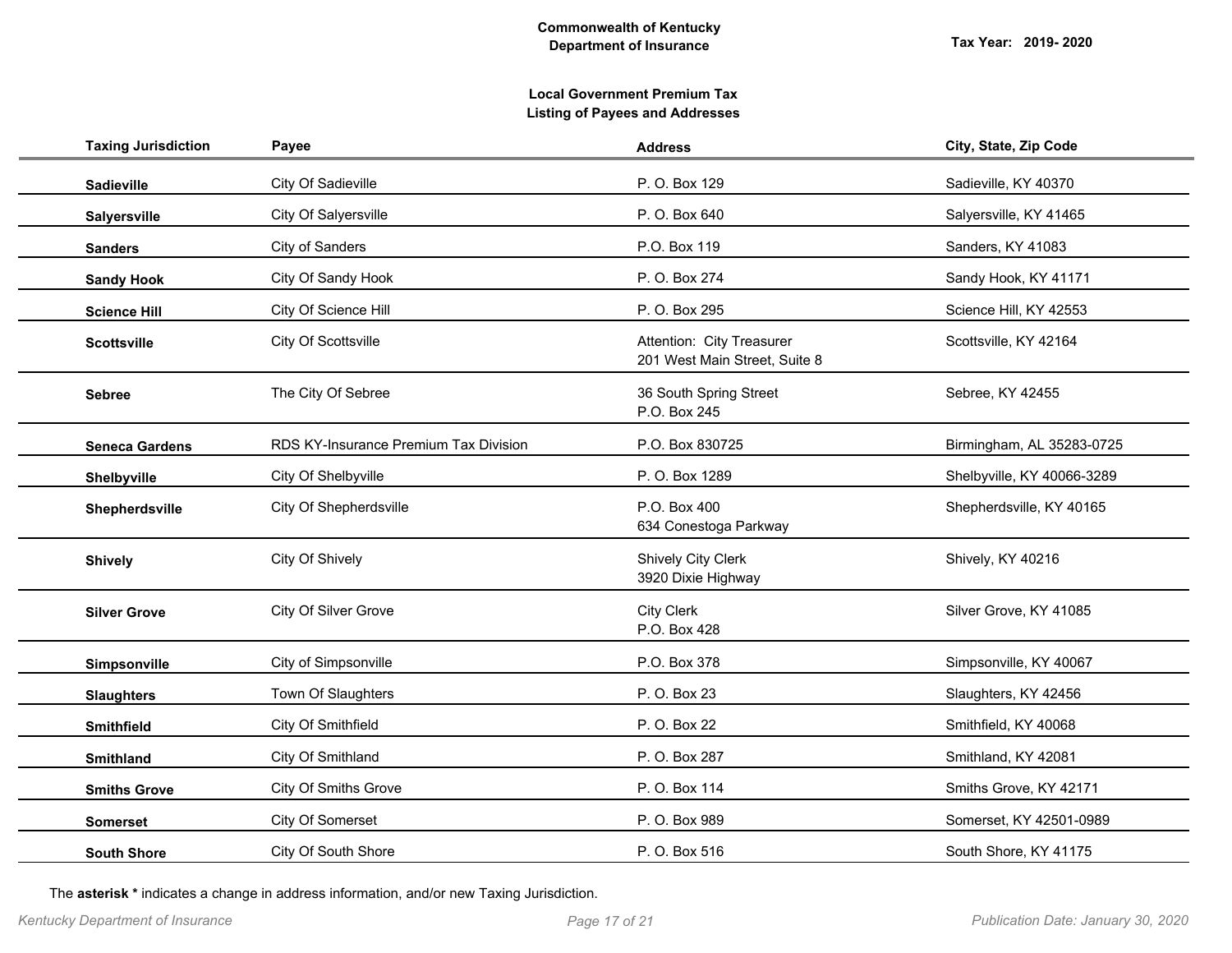| <b>Taxing Jurisdiction</b> | Payee                                  | <b>Address</b>                          | City, State, Zip Code       |
|----------------------------|----------------------------------------|-----------------------------------------|-----------------------------|
| Southgate                  | City Of Southgate                      | 122 Electric Avenue                     | Southgate, KY 41071         |
| <b>Sparta</b>              | City Of Sparta                         | P.O. Box D                              | Sparta, KY 41086            |
| <b>Spencer County</b>      | <b>Spencer County Treasurer</b>        | P. O. Box 183                           | Taylorsville, KY 40071      |
| <b>Spring Valley</b>       | City Of Spring Valley                  | P. O. Box 22466                         | Louisville, KY 40252-0466   |
| Springfield                | City Of Springfield                    | 127 W. Main                             | Springfield, KY 40069       |
| <b>St. Charles</b>         | City Of St. Charles                    | P. O. Box 246                           | St. Charles, KY 42453       |
| <b>St. Matthews</b>        | City Of St. Matthews                   | <b>City Treasurer</b><br>P. O. Box 7097 | St. Matthews, KY 40257-0097 |
| St. Regis Park             | City Of St. Regis Park                 | P. O. Box 20429                         | Louisville, KY 40250-0249   |
| <b>Stamping Ground</b>     | City Of Stamping Ground                | P. O. Box 29                            | Stamping Ground, KY 40379   |
| <b>Stanford</b>            | City Of Stanford                       | 305 East Main Street                    | Stanford, KY 40484          |
| <b>Stanton</b>             | City Of Stanton                        | P. O. Box 370                           | Stanton, KY 40380           |
| <b>Strathmoor Manor</b>    | City Of Strathmoor Manor               | P.O. Box 5459                           | Louisville, KY 40255-0459   |
| <b>Strathmoor Village</b>  | City Of Strathmoor Village             | P. O. Box 5253                          | Louisville, KY 40255        |
| <b>Sturgis</b>             | City Of Sturgis                        | P. O. Box 98                            | Sturgis, KY 42459           |
| Sycamore                   | City Of Sycamore                       | Treasurer<br>217 Sycamore Drive         | Louisville, KY 40223        |
| <b>Taylor Mill</b>         | City Of Taylor Mill                    | 5225 Taylor Mill Road                   | Taylor Mill, KY 41015       |
| <b>Taylorsville</b>        | City Of Taylorsville                   | P. O. Box 279                           | Taylorsville, KY 40071-0279 |
| <b>Ten Broeck</b>          | Treasurer - City Of Ten Broeck         | 9104 Spokane Way                        | Louisville, KY 40241-2426   |
| <b>Thornhill</b>           | City Of Thornhill                      | 2311 Thornhill Road                     | Louisville, KY 40222        |
| <b>Todd County</b>         | Todd County Treasurer, Tammy Robertson | P.O. Box 310                            | Elkton, KY 42220            |
| Tompkinsville              | City Of Tompkinsville                  | 206 N. Magnolia Street                  | Tompkinsville, KY 42167     |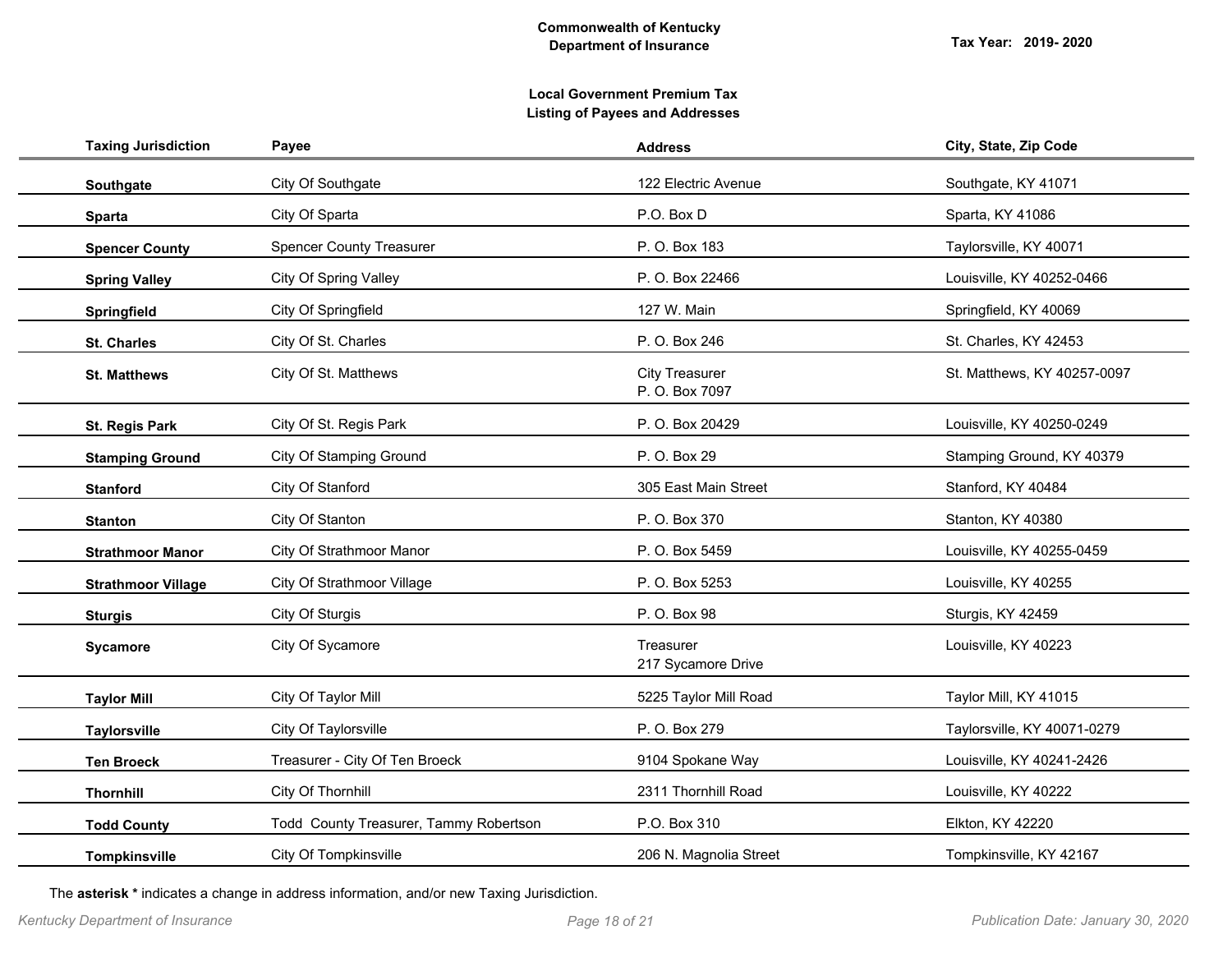| <b>Taxing Jurisdiction</b> | Payee                              | <b>Address</b>                                     | City, State, Zip Code      |
|----------------------------|------------------------------------|----------------------------------------------------|----------------------------|
| <b>Trenton</b>             | City Of Trenton                    | P. O. Box 72                                       | Trenton, KY 42286-0072     |
| <b>Trigg County</b>        | <b>Trigg County Treasurer</b>      | P. O. Box 672                                      | Cadiz, KY 42211            |
| <b>Trimble County</b>      | <b>Trimble County Fiscal Court</b> | P.O, Box 251                                       | Bedford, KY 40006          |
| <b>Uniontown</b>           | City Of Uniontown                  | P. O. Box 548                                      | Uniontown, KY 42461        |
| Vanceburg                  | City of Vanceburg                  | 189 Second Street<br>Suite A                       | Vanceburg, KY 41179        |
| <b>Versailles</b>          | City Of Versailles                 | 196 South Main St.<br>P. O. Box 625                | Versailles, KY 40383       |
| <b>Vicco</b>               | City Of Vicco                      | P.O. Box 249                                       | Vicco, KY 41773            |
| <b>Villa Hills</b>         | City Of Villa Hills                | c/o Heritage Bank<br>P.O. Box 651                  | Burlington, KY 41005       |
| <b>Vine Grove</b>          | City Of Vine Grove                 | 300 West Main Street                               | Vine Grove, KY 40175-1398  |
| Walton                     | City Of Walton                     | 40 North Main Street<br>P. O. Box 95               | Walton, KY 41094           |
| Warsaw                     | City Of Warsaw                     | P. O. Box 785                                      | Warsaw, KY 41095           |
| <b>Washington County</b>   | <b>Washington County Treasurer</b> | P. O. Box 126                                      | Springfield, KY 40069-0126 |
| <b>Watterson Park</b>      | City Of Watterson Park             | P. O. Box 32391                                    | Louisville, KY 40232       |
| Wayland                    | City Of Wayland                    | P. O. Box 293                                      | Wayland, KY 41666          |
| <b>Wayne County</b>        | <b>Wayne County Treasurer</b>      | P. O. Box 439                                      | Monticello, KY 42633       |
| Wellington                 | City Of Wellington                 | Judith L. Kaleher Treasurer<br>3003 Spencer Avenue | Louisville, KY 40205       |
| <b>West Buechel</b>        | City Of West Buechel               | 3705 Bashford Avenue                               | Louisville, KY 40218       |
| <b>West Liberty</b>        | City Of West Liberty               | 565 Main Street                                    | West Liberty, KY 41472     |
| <b>West Point</b>          | City Of West Point                 | 509 Elm Street                                     | West Point, KY 40177       |
|                            |                                    |                                                    |                            |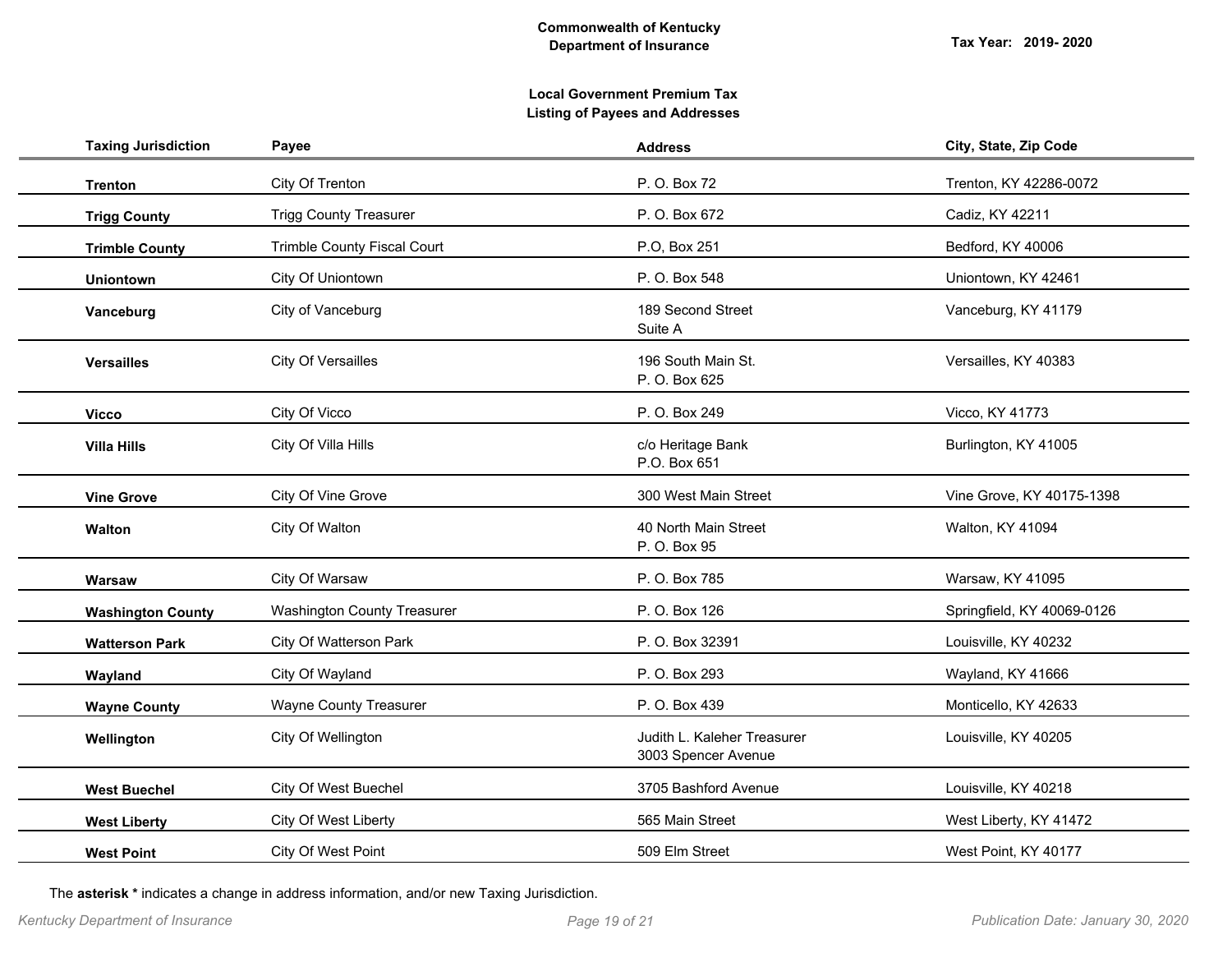| <b>Taxing Jurisdiction</b> | Payee                  | <b>Address</b>                                                    | City, State, Zip Code     |
|----------------------------|------------------------|-------------------------------------------------------------------|---------------------------|
| Westwood                   | City Of Westwood       | P.O. Box 221287                                                   | Louisville, KY 40252-1287 |
| Wheatcroft                 | City Of Wheatcroft     | 32 Main Street<br>P. O. Box 42                                    | Wheatcroft, KY 42463-0042 |
| Wheelwright                | City Of Wheelwright    | P. O. Box 365                                                     | Wheelwright, KY 41669     |
| <b>White Plains</b>        | City Of White Plains   | P. O. Box 399                                                     | White Plains, KY 42464    |
| Whitesburg                 | City Of Whitesburg     | 38 East Main Street                                               | Whitesburg, KY 41858      |
| Whitesville                | City Of Whitesville    | P. O. Box 51                                                      | Whitesville, KY 42378     |
| Wickliffe                  | City Of Wickliffe      | City Clerk-Treasurer<br><b>Box 175</b>                            | Wickliffe, KY 42087       |
| Wilder                     | City Of Wilder         | 520 Licking Pike                                                  | Wilder, KY 41071          |
| Wildwood                   | City Of Wildwood       | P. O. Box 24036                                                   | Louisville, KY 40224      |
| Williamsburg               | City Of Williamsburg   | P. O. Box 119                                                     | Williamsburg, KY 40769    |
| Williamstown               | City Of Williamstown   | P. O. Box 147                                                     | Williamstown, KY 41097    |
| Wilmore                    | City Of Wilmore        | 335 East Main Street                                              | Wilmore, KY 40390         |
| Winchester                 | City Of Winchester     | P. O. Box 4135                                                    | Winchester, KY 40392-4135 |
| <b>Windy Hills</b>         | City Of Windy Hills    | <b>Summit Executive Suites</b><br>4350 Brownsboro Road, Suite 110 | Louisville, KY 40207      |
| Wingo                      | City Of Wingo          | P. O. Box 117                                                     | Wingo, KY 42088           |
| Woodburn                   | City Of Woodburn       | P.O. Box 117                                                      | Woodburn, KY 42170        |
| Woodbury                   | City Of Woodbury       | City Hall<br>1 Lock Four Road                                     | Woodbury, KY 42288        |
| <b>Woodland Hills</b>      | City Of Woodland Hills | P. O. Box 43032                                                   | Louisville, KY 40243      |
| Woodlawn                   | City Of Woodlawn       | P.O. Box 72127                                                    | Newport, KY 41072-0127    |